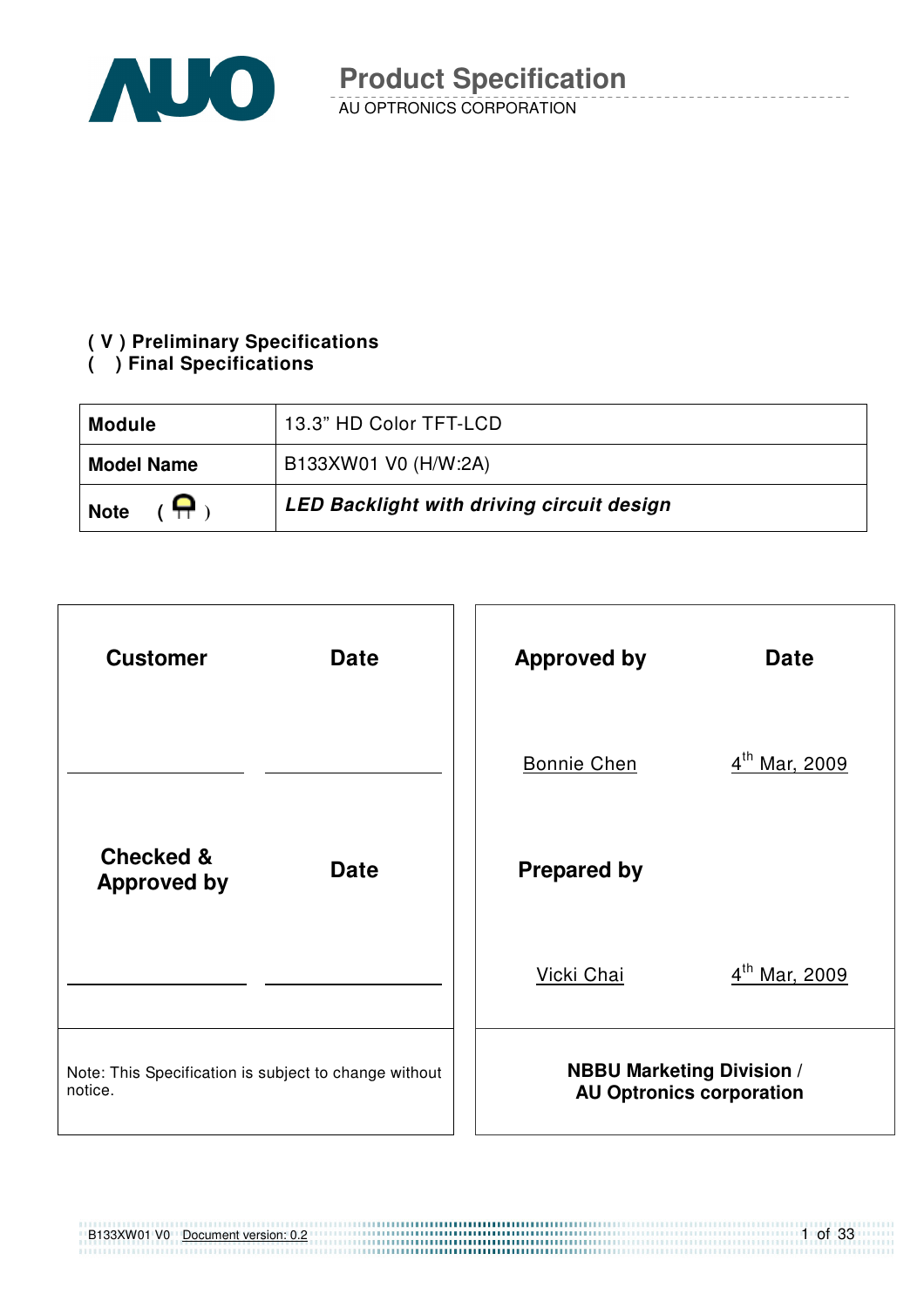

# **Product Specification**<br>AU OPTRONICS CORPORATION

# **Contents**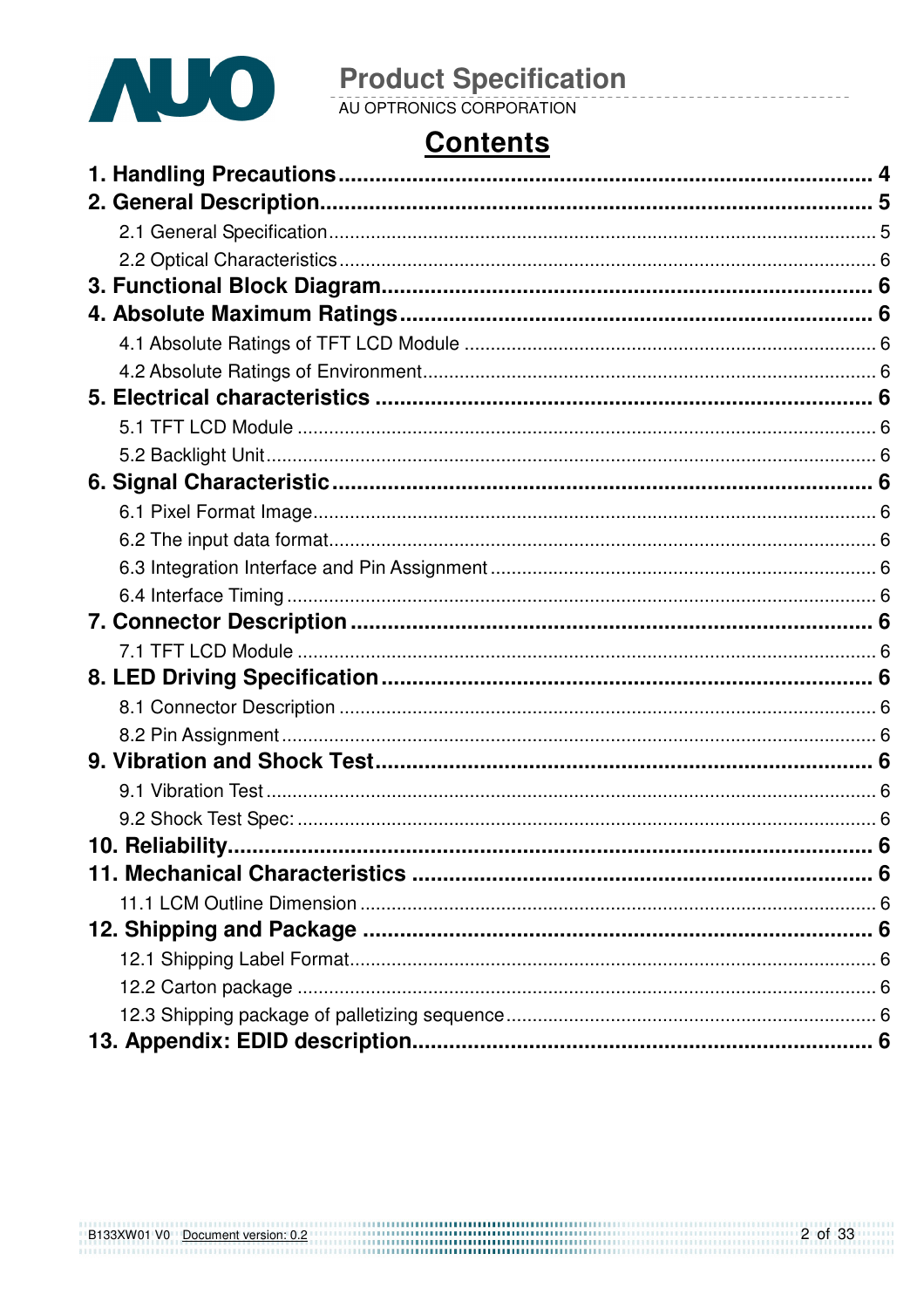

AU OPTRONICS CORPORATION

# **Record of Revision**

| <b>Version and Date</b><br>Old description<br>Page |                                      |         | <b>New Description</b>            | Remark                         |  |
|----------------------------------------------------|--------------------------------------|---------|-----------------------------------|--------------------------------|--|
| $ 0.1\rangle$                                      | 2008/10/30                           | All     | <b>First Edition for Customer</b> |                                |  |
| 0.2                                                | 2009/03/04                           | 5       | Power consumption = TBD           | Power consumption = $4.8W$ max |  |
|                                                    |                                      | $5 - 6$ | Response time $= 12$ ms max       | Response time $=$ 16ms max     |  |
|                                                    |                                      | 6       | Cross talk = TBD                  | Cross talk = $4\%$             |  |
|                                                    |                                      |         | Color spec = TBD                  | Color spec updated             |  |
|                                                    |                                      | 15      | $ P _{FD}$ = TBD                  | $P_{LED} = 3.8W$ max           |  |
|                                                    | 19<br><b>LED Power Supply 7V-20V</b> |         |                                   | LED Power Supply 6V-21V        |  |
|                                                    |                                      | 20      | Rear view drawing                 | Rear view drawing updated      |  |
|                                                    |                                      | 25      | LED Power Supply 7V-20V           | LED Power Supply 6V-21V        |  |
|                                                    | 28                                   |         | 2D drawing                        | 2D drawing updated             |  |
| 29-30 TBD                                          |                                      |         | Shipping and packing updated      |                                |  |
| $31-33$ TBD                                        |                                      |         |                                   | EDID added                     |  |
|                                                    |                                      |         |                                   |                                |  |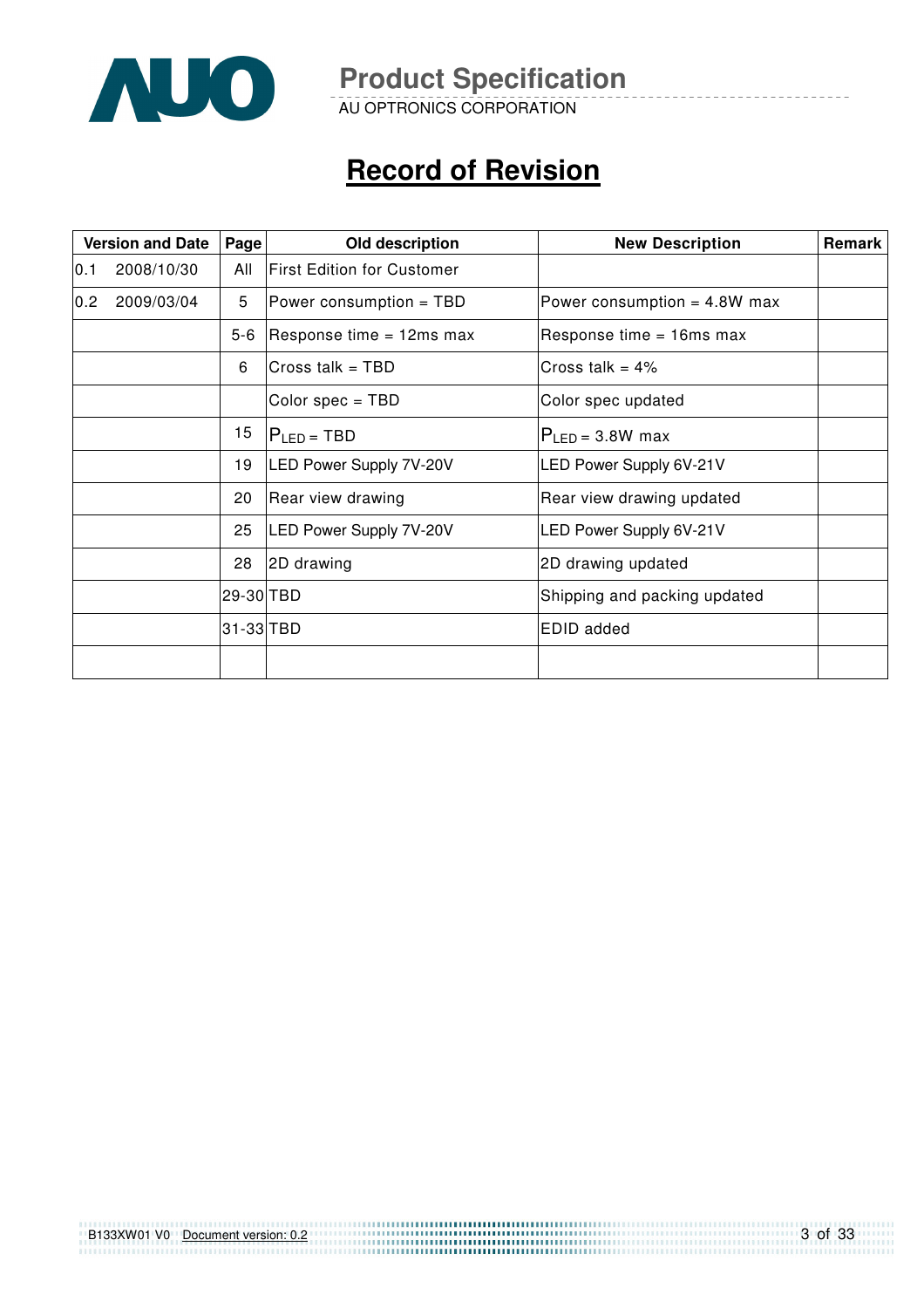

#### AU OPTRONICS CORPORATION

### **1. Handling Precautions**

- 1) Since front polarizer is easily damaged, pay attention not to scratch it.
- 2) Be sure to turn off power supply when inserting or disconnecting from input connector.
- 3) Wipe off water drop immediately. Long contact with water may cause discoloration or spots.
- 4) When the panel surface is soiled, wipe it with absorbent cotton or other soft cloth.
- 5) Since the panel is made of glass, it may break or crack if dropped or bumped on hard surface.
- 6) Since CMOS LSI is used in this module, take care of static electricity and insure human earth when handling.
- 7) Do not open nor modify the Module Assembly.
- 8) Do not press the reflector sheet at the back of the module to any directions.
- 9) At the insertion or removal of the Signal Interface Connector, be sure not to rotate nor tilt the Interface Connector of the TFT Module.
- 10) After installation of the TFT Module into an enclosure (Notebook PC Bezel, for example), do not twist nor bend the TFT Module even momentary. At designing the enclosure, it should be taken into consideration that no bending/twisting forces are applied to the TFT Module from outside. Otherwise the TFT Module may be damaged.
- 11) Small amount of materials having no flammability grade is used in the LCD module. The LCD module should be supplied by power complied with requirements of Limited Power Source (IEC60950 or UL1950), or be applied exemption.
- 12) Disconnecting power supply before handling LCD modules, it can prevent electric shock, DO NOT TOUCH the electrode parts, cables, connectors and LED circuit part of TFT module that a LED light bar build in as a light source of back light unit. It can prevent electrostatic breakdown.

...............................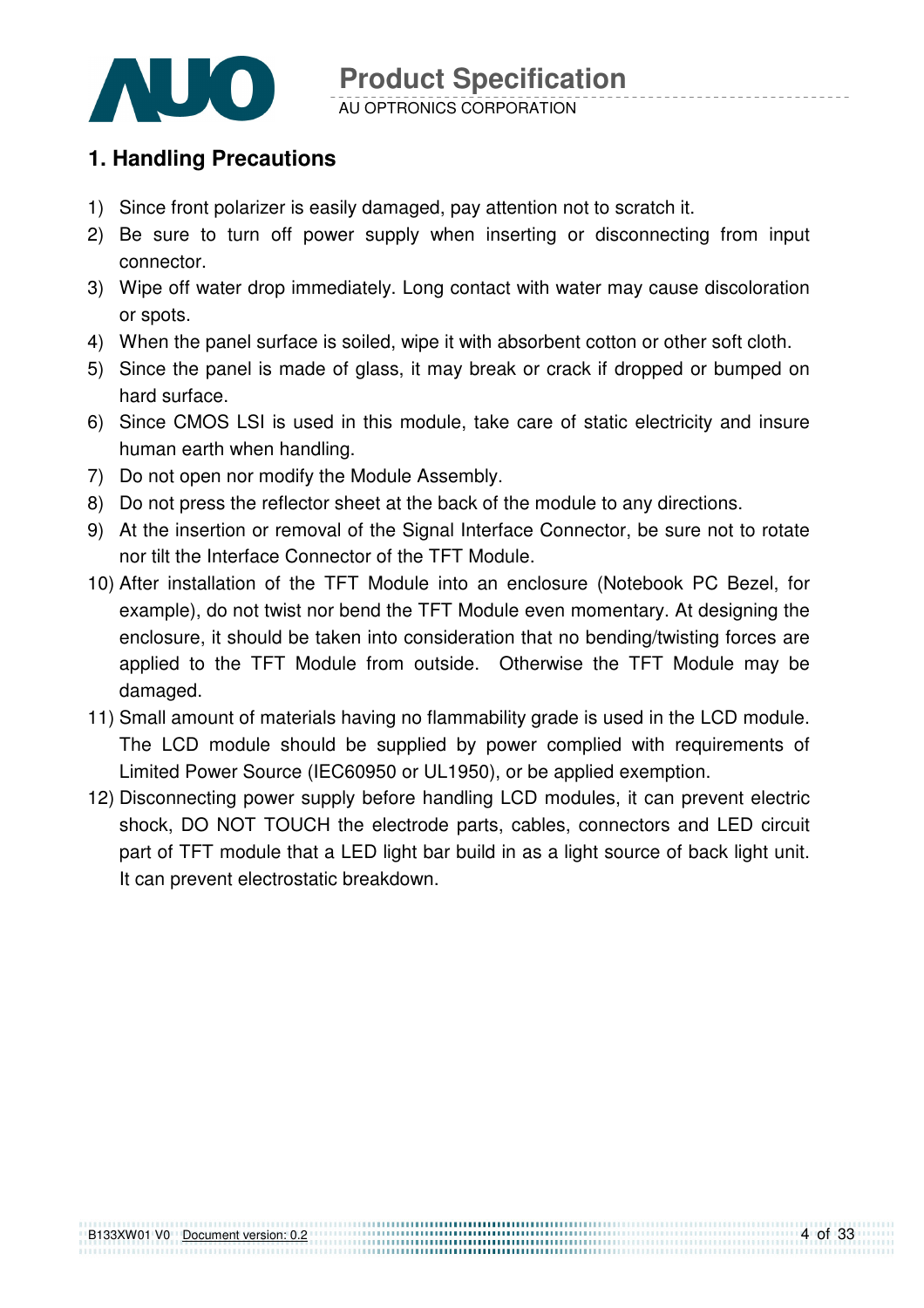

AU OPTRONICS CORPORATION

### **2. General Description**

B133XW01 V0 is a Color Active Matrix Liquid Crystal Display composed of a TFT LCD panel, a driver circuit, and LED backlight system. The screen format is intended to support the High Definition (1366(H) x 768(V)) screen and 262k colors (RGB 6-bits data driver) with LED backlight driving circuit. All input signals are LVDS interface compatible.

B133XW01 V0 is designed for a display unit of notebook style personal computer and industrial machine.

## **2.1 General Specification**

The following items are characteristics summary on the table at 25  $\degree$ C condition:

| <b>Items</b>                                               |                      | <b>Specifications</b> |                                                            |        |     |  |
|------------------------------------------------------------|----------------------|-----------------------|------------------------------------------------------------|--------|-----|--|
| Screen Diagonal                                            | [mm]                 |                       | 336.6 (13.25W")                                            |        |     |  |
| <b>Active Area</b>                                         | $\lceil mm \rceil$   | 293.42 X 164.97       |                                                            |        |     |  |
| Pixels H x V                                               |                      |                       | 1366x3(RGB) x 768                                          |        |     |  |
| <b>Pixel Pitch</b>                                         | [mm]                 | 0.2148X0.2148         |                                                            |        |     |  |
| <b>Pixel Format</b>                                        |                      |                       | R.G.B. Vertical Stripe                                     |        |     |  |
| Display Mode                                               |                      | <b>Normally White</b> |                                                            |        |     |  |
| White Luminance (ILED=20mA)<br>(Note: ILED is LED current) | [cd/m <sup>2</sup> ] |                       | 220 typ. (5 points average)<br>187 min. (5 points average) |        |     |  |
| <b>Luminance Uniformity</b>                                |                      |                       | 1.25 max. (5 points)                                       |        |     |  |
| <b>Contrast Ratio</b>                                      |                      | 500 typ               |                                                            |        |     |  |
| <b>Response Time</b>                                       | [ms]                 | 8 typ / 16 Max        |                                                            |        |     |  |
| Nominal Input Voltage VDD                                  | [Volt]               | $+3.3$ typ.           |                                                            |        |     |  |
| <b>Power Consumption</b>                                   | [Watt]               | 4.8W max              |                                                            |        |     |  |
| Weight                                                     | [Grams]              | 290 max.              |                                                            |        |     |  |
| <b>Physical Size</b>                                       |                      |                       | L                                                          | W      | T   |  |
|                                                            |                      | Max                   | 306.8                                                      | 189.25 | 3.6 |  |
|                                                            | [mm]                 | Typical               |                                                            |        |     |  |
|                                                            |                      | Min                   |                                                            |        |     |  |
| <b>Electrical Interface</b>                                |                      | 1 channel LVDS        |                                                            |        |     |  |
| <b>Glass thickness</b>                                     | [mm]                 | 0.5                   |                                                            |        |     |  |
| <b>Surface Treatment</b>                                   |                      | Reflection 4.3%       | Anti-fouling, Glare, Hardness 3H,                          |        |     |  |

.....................................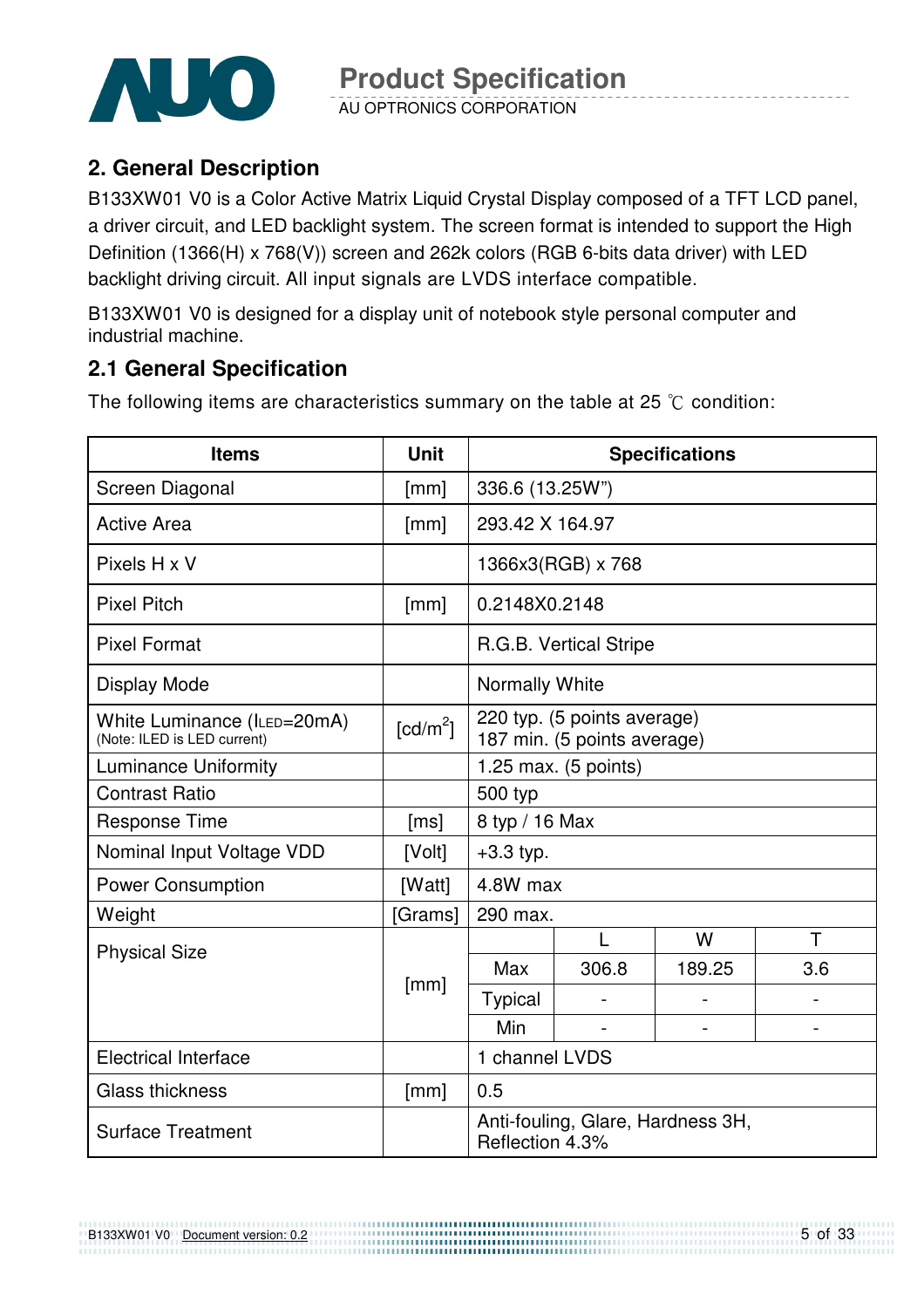

AU OPTRONICS CORPORATION

| <b>Support Color</b>                                             |                                 | 262K colors (RGB 6-bit)      |
|------------------------------------------------------------------|---------------------------------|------------------------------|
| <b>Temperature Range</b><br>Operating<br>Storage (Non-Operating) | $\rm \left[^{^{\circ}C}\right]$ | 0 to $+50$<br>$-20$ to $+60$ |
| <b>RoHS Compliance</b>                                           |                                 | <b>RoHS Compliance</b>       |

# **2.2 Optical Characteristics**

The optical characteristics are measured under stable conditions at 25°C (Room Temperature) :

| <b>Item</b>                                | <b>Unit</b>          | <b>Conditions</b>                                 | Min.           | Typ.     | Max.           | <b>Note</b> |
|--------------------------------------------|----------------------|---------------------------------------------------|----------------|----------|----------------|-------------|
| <b>White Luminance</b><br>$(l_{LED=20mA})$ | $[cd/m^2]$           | 5 points average                                  | 187            | 220      |                | 1, 4, 5.    |
|                                            | [degree]<br>[degree] | <b>Horizontal</b><br>(Right)                      |                | 45<br>45 | $\blacksquare$ | 4, 9        |
| <b>Viewing Angle</b>                       | [degree]<br>[degree] | $CR = 10$<br>(Left)<br><b>Vertical</b><br>(Upper) | $\blacksquare$ | 15<br>35 |                |             |
|                                            |                      | $CR = 10$ (Lower)                                 |                |          |                |             |
| Luminance<br><b>Uniformity</b>             |                      | <b>5 Points</b>                                   |                |          | 1.25           | 1, 3, 4     |
|                                            |                      | <b>13 Points</b>                                  |                |          | 1.5            | 2, 3, 4     |
| <b>CR: Contrast Ratio</b>                  |                      |                                                   | 400            | 500      |                | 4, 6        |
| <b>Cross talk</b>                          | %                    |                                                   |                |          | 4              | 4, 7        |
| <b>Response Time</b>                       | [msec]               | <b>Rising + Falling</b>                           |                | 8        | 16             |             |
|                                            |                      | <b>Red x</b>                                      | 0.555          | 0.585    | 0.615          |             |
|                                            |                      | Red y                                             | 0.305          | 0.335    | 0.365          |             |
|                                            |                      | Green x                                           | 0.300          | 0.330    | 0.360          |             |
|                                            |                      | Green y                                           | 0.545          | 0.575    | 0.605          | 4, 9        |
| <b>Chromaticity of color</b>               |                      | <b>Blue x</b>                                     | 0.125          | 0.155    | 0.185          |             |
| <b>Coordinates</b><br>(CIE 1931)           |                      | Blue y                                            | 0.100          | 0.130    | 0.160          |             |
|                                            |                      | White x                                           | 0.283          | 0.313    | 0.343          |             |
|                                            |                      | White y                                           | 0.299          | 0.329    | 0.359          |             |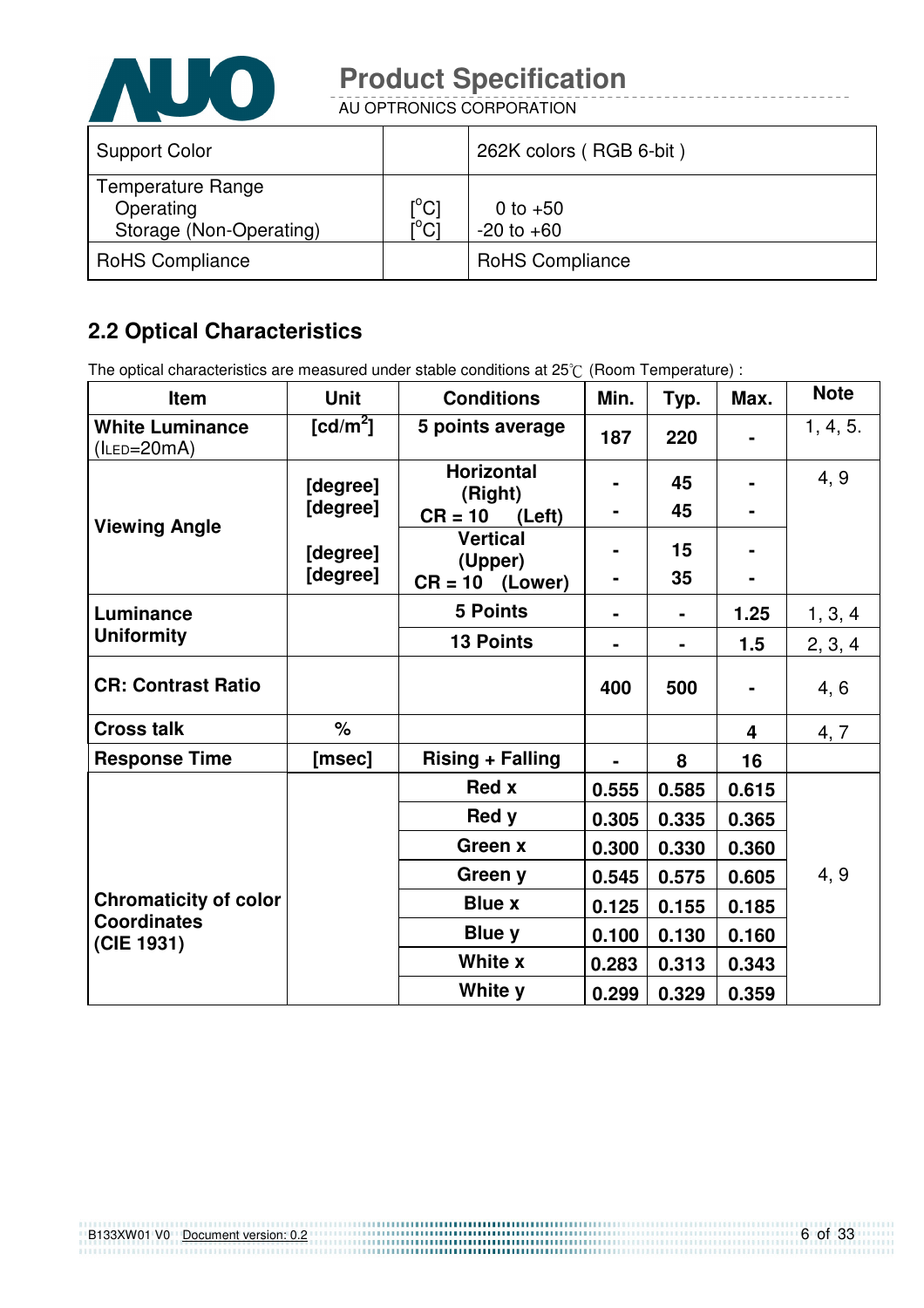

AU OPTRONICS CORPORATION

**Note 1**: 5 points position (Ref: Active area)



**Note 2**: 13 points position (Ref: Active area)



**Note 3**: The luminance uniformity of 5 or13 points is defined by dividing the maximum luminance values by the minimum test point luminance

| $\delta$ ws  |  | Maximum Brightness of five points     |
|--------------|--|---------------------------------------|
|              |  | Minimum Brightness of five points     |
|              |  | Maximum Brightness of thirteen points |
| $\delta$ W13 |  | Minimum Brightness of thirteen points |

#### **Note 4**: Measurement method

The LCD module should be stabilized at given temperature for 30 minutes to avoid abrupt temperature change during measuring. In order to stabilize the luminance, the measurement should be executed after lighting

| B133XW01 V0 Document version: 0.2 | 7 of 33 |
|-----------------------------------|---------|
|                                   |         |
|                                   |         |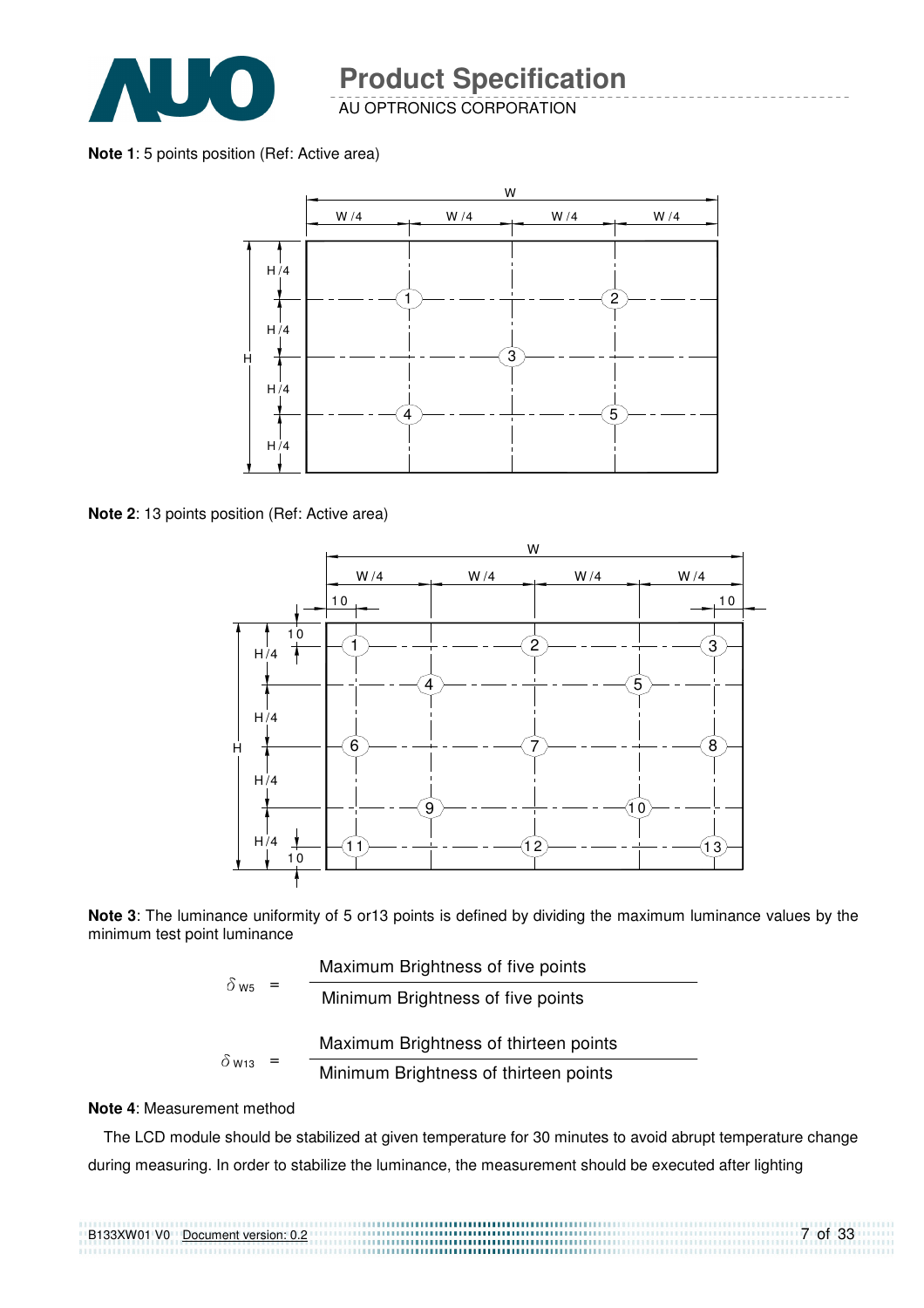

AU OPTRONICS CORPORATION

Backlight for 30 minutes in a stable, windless and dark room.



Center of the screen

,,,,,,,,,,,,,,,,,,,,,,,,,,,,,,,,,,,,,

**Note 5** : Definition of Average Luminance of White (Y<sub>L</sub>):

Measure the luminance of gray level 63 at 5 points  $Y_L = [L (1) + L (2) + L (3) + L (4) + L (5)] / 5$ L (x) is corresponding to the luminance of the point X at Figure in Note (1).

#### **Note 6** : Definition of contrast ratio:

Contrast ratio is calculated with the following formula.

Contrast ratio  $(CR)$ = Brightness on the "White" state Brightness on the "Black" state

**Note 7** : Definition of Cross Talk (CT)

 $CT = |Y_B - Y_A| / Y_A \times 100$  (%)

Where

 $Y_A$  = Luminance of measured location without gray level 0 pattern (cd/m<sub>2</sub>)

 $Y_B =$  Luminance of measured location with gray level 0 pattern (cd/m2)

| B133XW01 V0 | Document version: 0.2 |
|-------------|-----------------------|
|             |                       |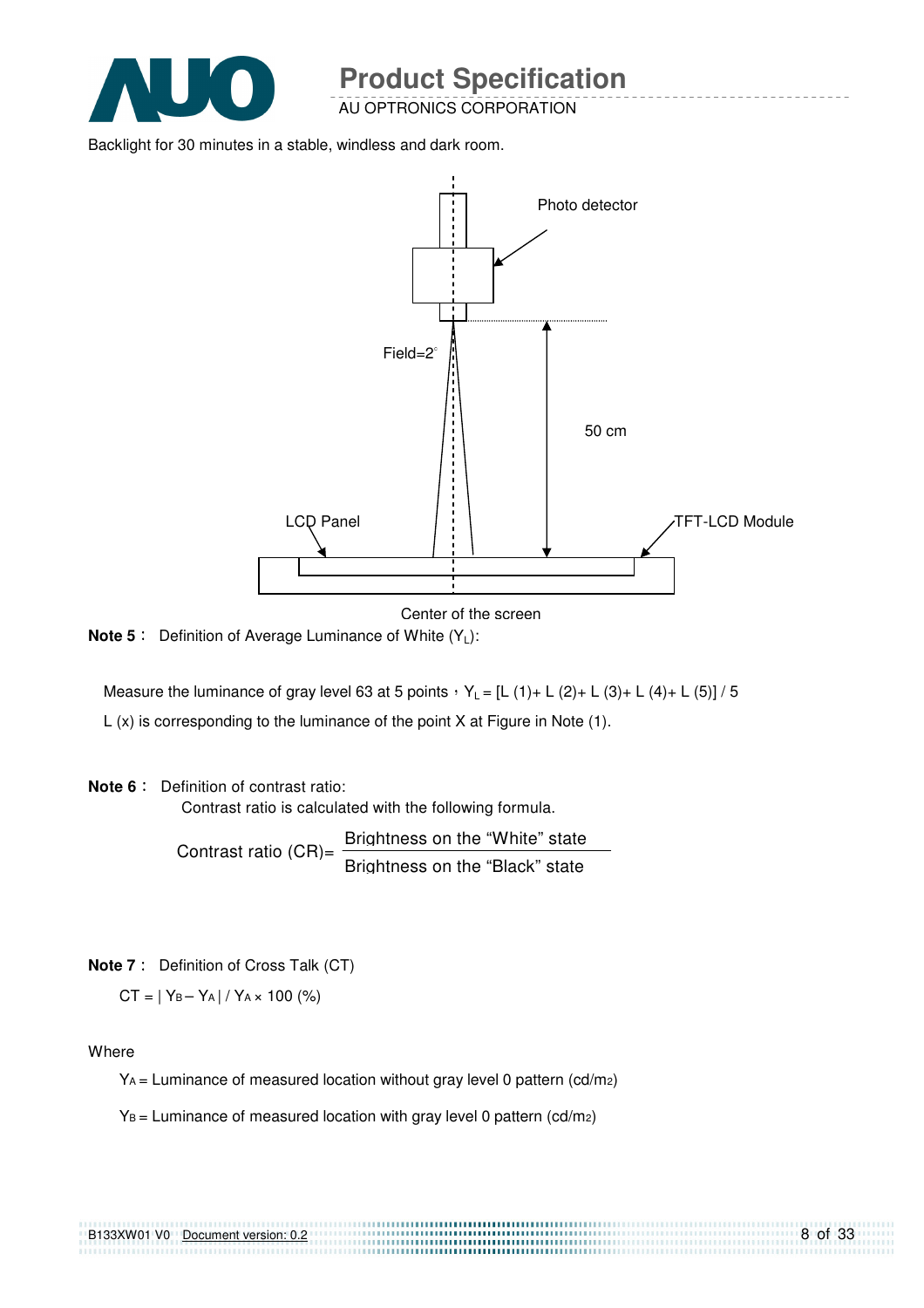

AU OPTRONICS CORPORATION



**Note 8**: Definition of response time:

The output signals of BM-7 or equivalent are measured when the input signals are changed from "Black" to "White" (falling time) and from "White" to "Black" (rising time), respectively. The response time interval between the 10% and 90% of amplitudes. Refer to figure as below.

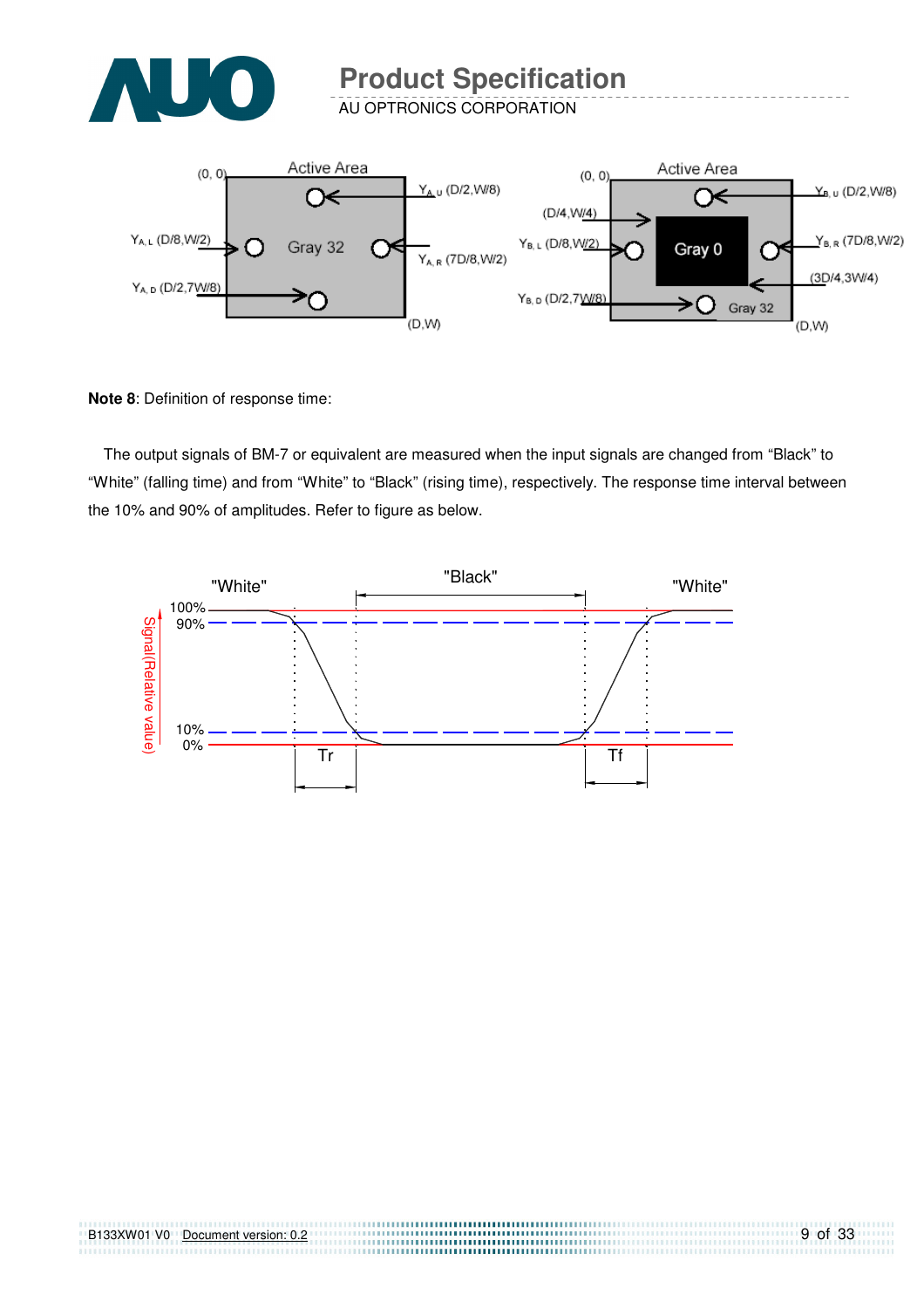

AU OPTRONICS CORPORATION

#### **Note 9**. Definition of viewing angle

Viewing angle is the measurement of contrast ratio  $\geq$  10, at the screen center, over a 180° horizontal and 180° vertical range (off-normal viewing angles). The 180° viewing angle range is broken down as follows; 90° (θ) horizontal left and right and 90° (Φ) vertical, high (up) and low (down). The measurement direction is typically perpendicular to the display surface with the screen rotated about its center to develop the desired measurement viewing angle.

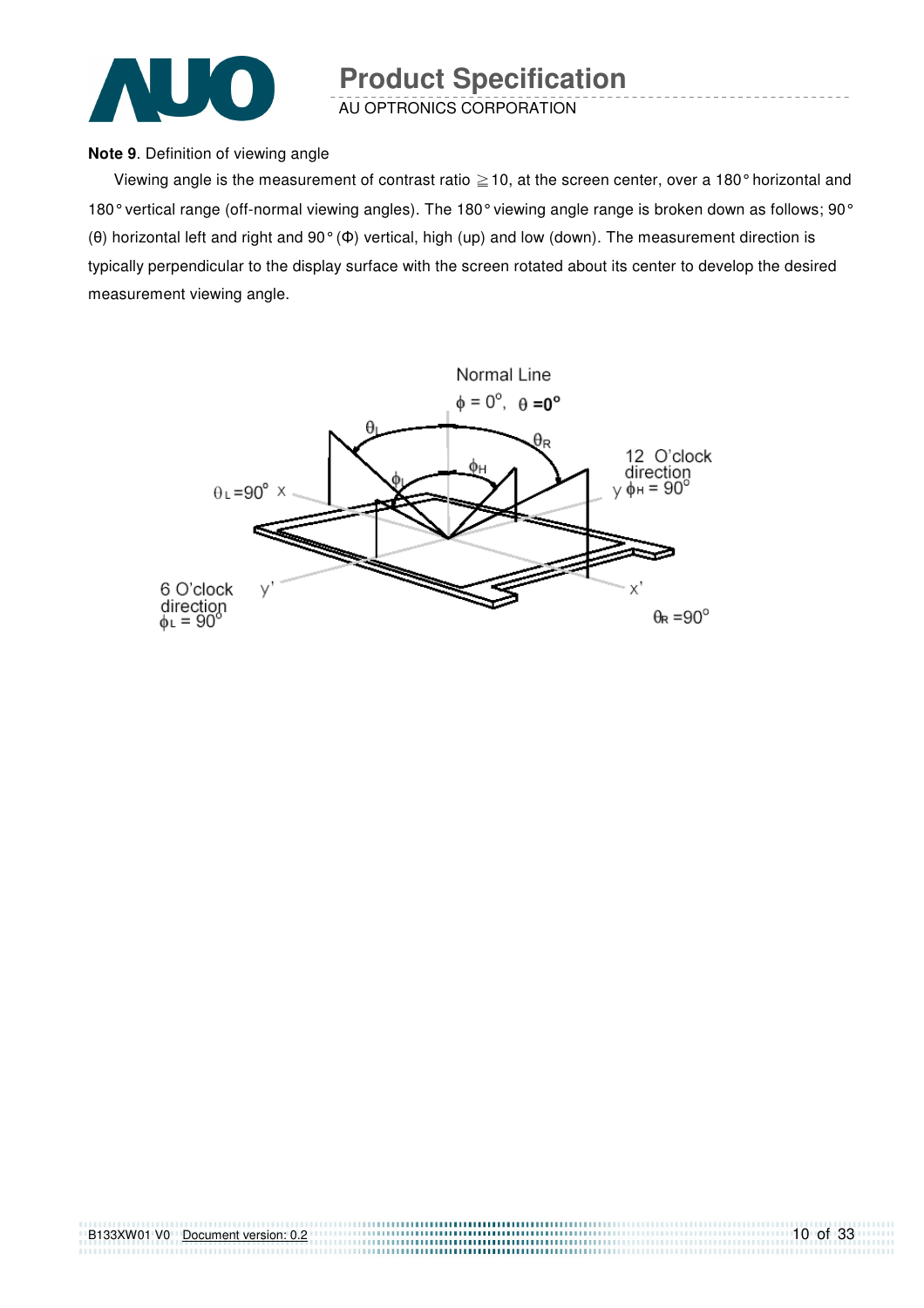

AU OPTRONICS CORPORATION

### **3. Functional Block Diagram**

The following diagram shows the functional block of the 13.3 inches wide Color TFT/LCD Module:



| B133XW01 V0 | Document version: 0.2 |  |
|-------------|-----------------------|--|
|             |                       |  |
|             |                       |  |

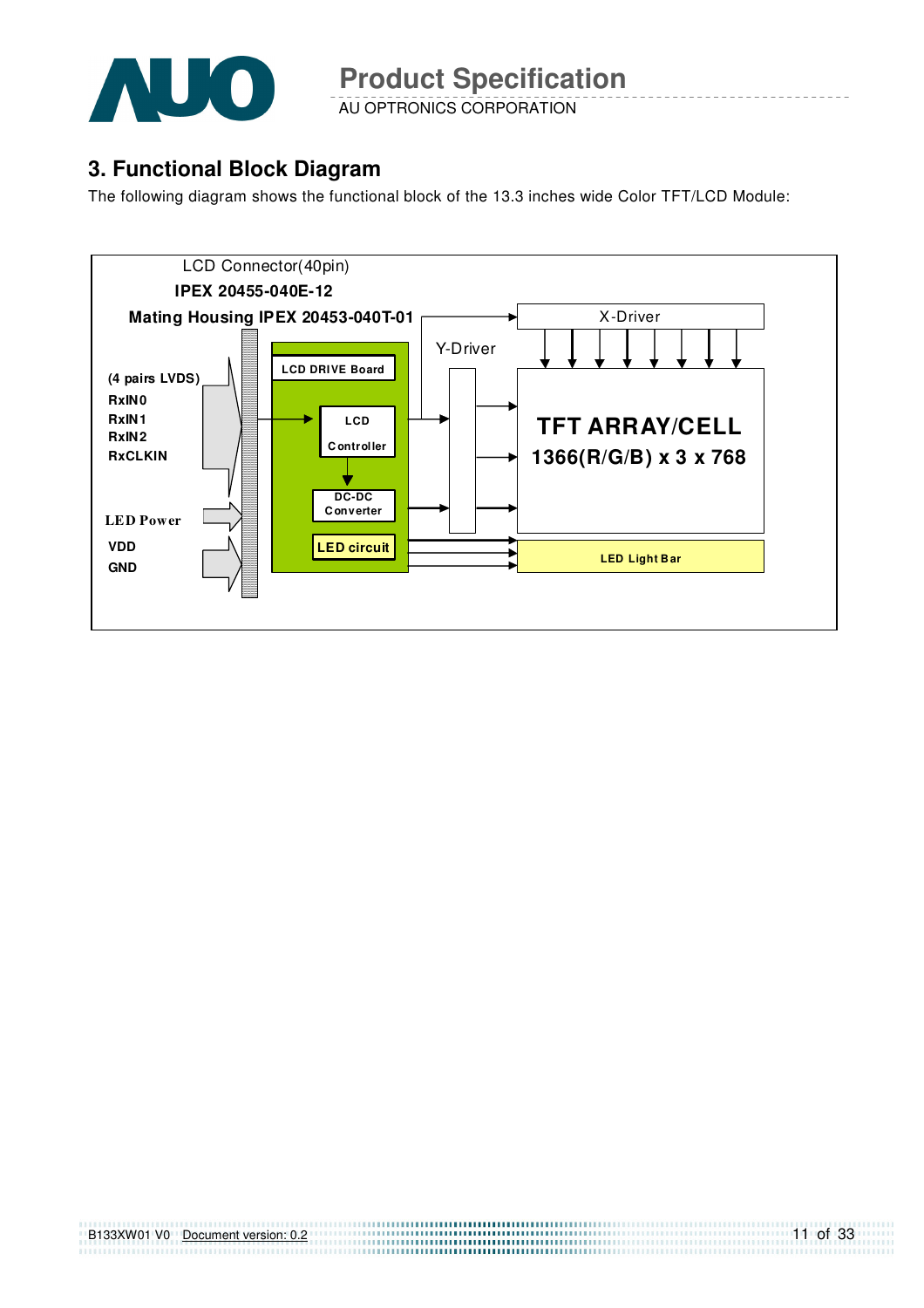

AU OPTRONICS CORPORATION

### **4. Absolute Maximum Ratings**

An absolute maximum rating of the module is as following:

#### **4.1 Absolute Ratings of TFT LCD Module**

| Item                    | <b>Symbol</b> | Min    | <b>Max</b> | Unit   | <b>Conditions</b> |
|-------------------------|---------------|--------|------------|--------|-------------------|
| Logic/LCD Drive Voltage | Vin           | $-0.3$ | +4.0       | [Volt] | Note $1,2$        |

#### **4.2 Absolute Ratings of Environment**

| <b>Item</b>                  | Symbol     | Min   | Max   | Unit                                    | <b>Conditions</b> |
|------------------------------|------------|-------|-------|-----------------------------------------|-------------------|
| <b>Operating Temperature</b> | TOP        |       | $+50$ | $\mathsf{I}^\circ\mathsf{C} \mathsf{I}$ | Note 4            |
| <b>Operation Humidity</b>    | <b>HOP</b> | 10    | 90    | [%RH]                                   | Note 4            |
| Storage Temperature          | TST        | $-20$ | $+60$ | $\mathsf{I}^\circ\mathsf{C} \mathsf{I}$ | Note 4            |
| <b>Storage Humidity</b>      | HST        | 10    | 90    | [%RH]                                   | Note 4            |

Note 1: At Ta (25°C)

Note 2: Permanent damage to the device may occur if exceed maximum values

Note 3: LED specification refer to section 5.2

Note 4: For quality performance, please refer to AUO IIS (Incoming Inspection Standard).

|  | B133XW01 V0 Document version: 0.2 |  |
|--|-----------------------------------|--|
|  |                                   |  |
|  |                                   |  |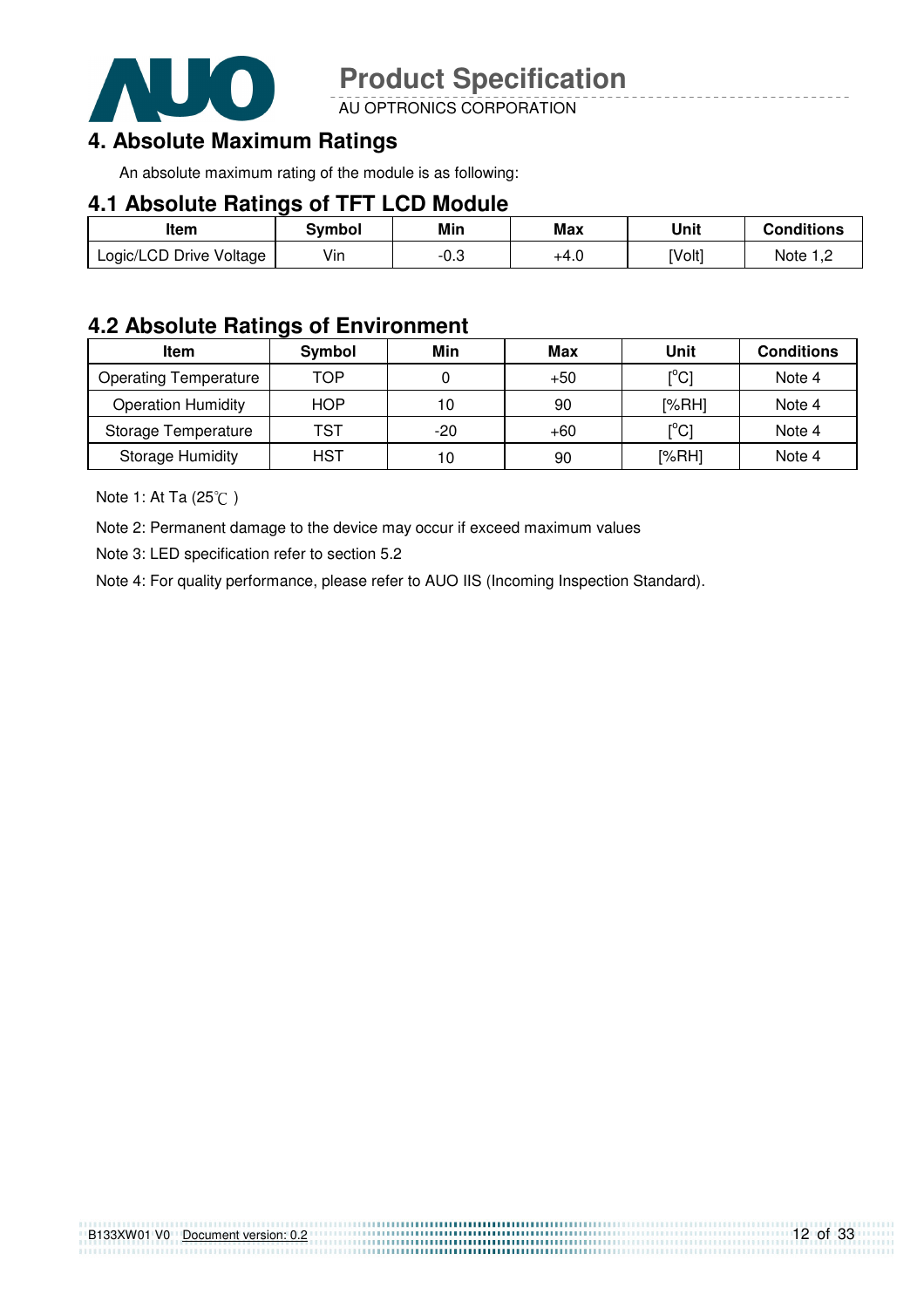

AU OPTRONICS CORPORATION



### **5. Electrical characteristics**

### **5.1 TFT LCD Module**

#### **5.1.1 Power Specification**

Input power specifications are as follows;

| <b>Symble</b> | <b>Parameter</b>                         | Min                      | Typ | <b>Max</b> | <b>Units</b> | <b>Note</b> |
|---------------|------------------------------------------|--------------------------|-----|------------|--------------|-------------|
| <b>VDD</b>    | Logic/LCD Drive                          | 3.0                      | 3.3 | 3.6        | [Volt]       |             |
|               | Voltage                                  |                          |     |            |              |             |
| <b>PDD</b>    | <b>VDD Power</b>                         | -                        |     | 0.9        | [Watt]       | Note $1/2$  |
| <b>IDD</b>    | <b>IDD Current</b>                       | $\blacksquare$           |     | 300        | [mA]         | Note $1/2$  |
| <b>IRush</b>  | <b>Inrush Current</b>                    | $\overline{\phantom{a}}$ |     | 2000       | [mA]         | Note 3      |
| <b>VDDrp</b>  | Allowable                                | $\overline{\phantom{a}}$ |     | 100        | [mV]         |             |
|               |                                          |                          |     |            | p-p          |             |
|               | Logic/LCD Drive<br><b>Ripple Voltage</b> |                          |     |            |              |             |

Note 1: Maximum Measurement Condition: Black Pattern

Note 2: Typical Measurement Condition: Mosaic Pattern

Note 3: Measure Condition



![](_page_12_Figure_12.jpeg)

#### **Vin rising time**

| B133XW01 V0 Document version: 0.2 | $13$ of 33 |
|-----------------------------------|------------|
|                                   |            |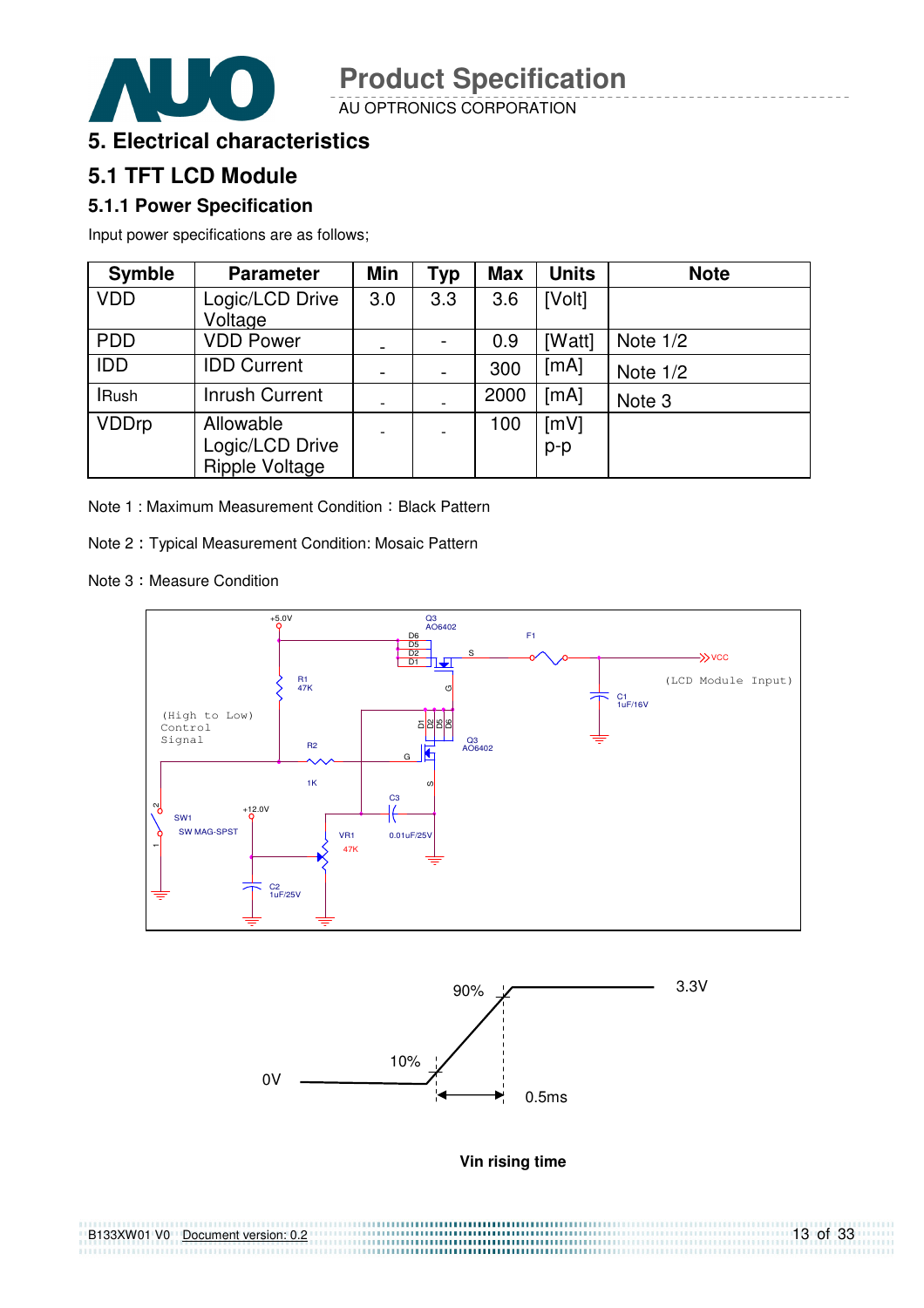![](_page_13_Picture_0.jpeg)

AU OPTRONICS CORPORATION

#### **5.1.2 Signal Electrical Characteristics**

Input signals shall be low or High-impedance state when VDD is off. It is recommended to refer the specifications of THC63LVDF84A (Thine Electronics Inc.) in detail.

Signal electrical characteristics are as follows;

| <b>Parameter</b> | <b>Condition</b>                                 | Min    | Max   | <b>Unit</b> |
|------------------|--------------------------------------------------|--------|-------|-------------|
| Vth              | Differential Input High<br>Threshold (Vcm=+1.2V) |        | 100   | [mV]        |
| Vtl              | Differential Input Low<br>Threshold (Vcm=+1.2V)  | $-100$ |       | [mV]        |
| Vcm              | Differential Input<br>Common Mode Voltage        | 1.125  | 1.375 | [V]         |

Note: LVDS Signal Waveform

![](_page_13_Figure_8.jpeg)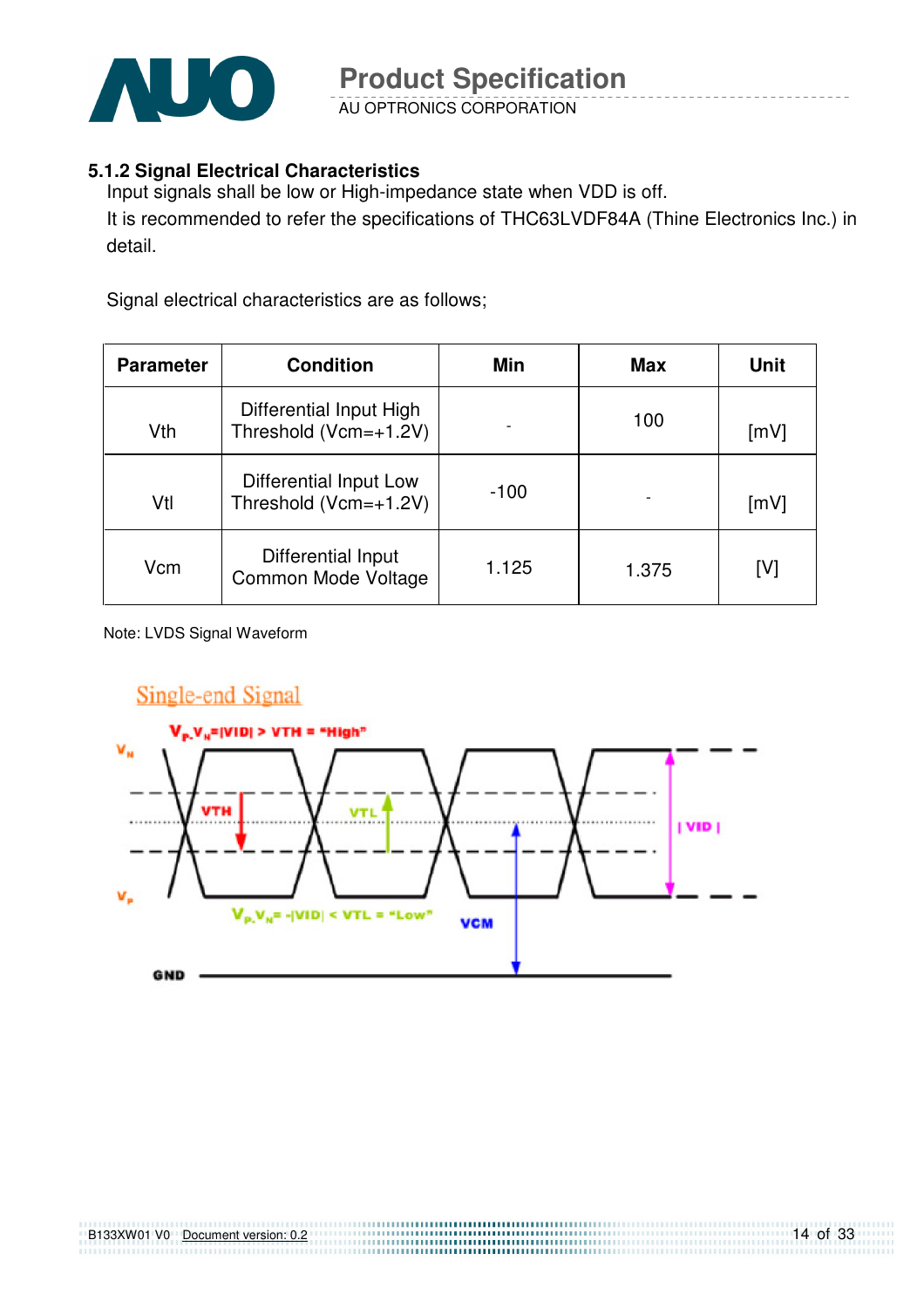![](_page_14_Picture_0.jpeg)

AU OPTRONICS CORPORATION **Product Specification** 

LED Parameter guideline for LED driving selection

| <b>Parameter</b>             | <b>Symbol</b>    | Min                      | <b>Typ</b>                   | <b>Max</b> | <b>Units</b> | <b>Condition</b>                            |
|------------------------------|------------------|--------------------------|------------------------------|------------|--------------|---------------------------------------------|
| <b>LED Forward Voltage</b>   | $V_F$            | 3.0                      | 3.2                          | 3.4        | [Volt]       | $(Ta=25^{\circ}C)$                          |
| <b>LED Forward Current</b>   | ΙF               | $\overline{\phantom{a}}$ | 20                           | 30         | [mA]         | $(Ta=25^{\circ}C)$                          |
| <b>LED Power consumption</b> | $P_{LED}$        |                          | $\qquad \qquad \blacksquare$ | 3.8        | [Watt]       | $(Ta=25^{\circ}C)$<br>Note 1                |
| <b>LED Life-Time</b>         | N/A              | 10000                    | $\overline{\phantom{0}}$     |            | Hour         | $(Ta=25^{\circ}C)$<br>$I_F=20$ mA<br>Note 2 |
| <b>Output PWM frequency</b>  | F <sub>PWM</sub> | 100                      | 200                          | 20K        | Hz           |                                             |
| Duty ratio                   | --               | 5                        | --                           | 100        | $\%$         |                                             |

**Note 1:** Calculator value for reference  $P_{LED}$  =IF ×VF × LED(Qty)

**Note 2:** The LED life-time define as the estimated time to 50% degradation of minimum specification luminance.

|  | B133XW01 V0 Document version: 0.2 |  |
|--|-----------------------------------|--|
|  |                                   |  |
|  |                                   |  |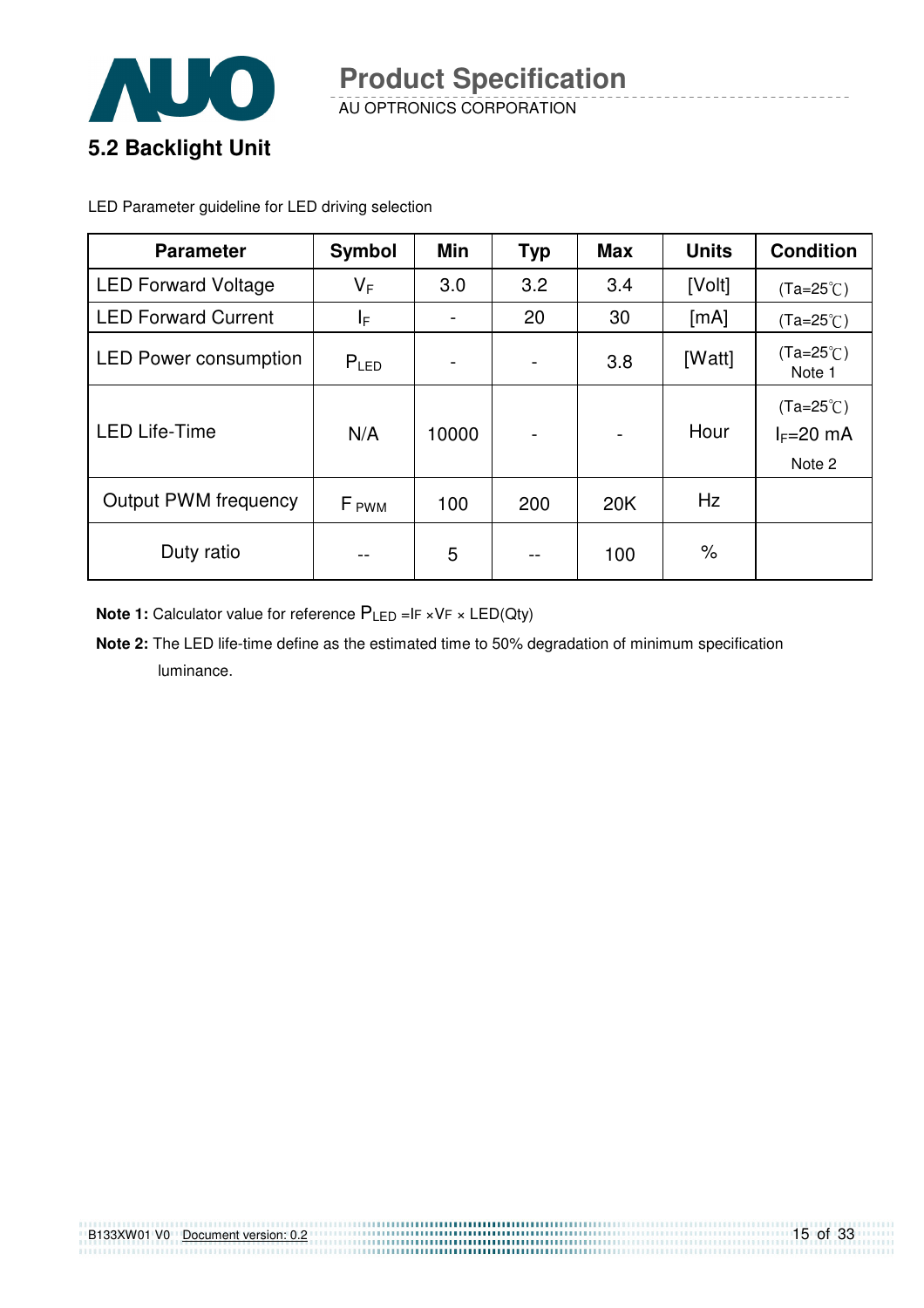![](_page_15_Picture_0.jpeg)

AU OPTRONICS CORPORATION **Product Specification** 

# **6. Signal Characteristic**

### **6.1 Pixel Format Image**

Following figure shows the relationship of the input signals and LCD pixel format.

![](_page_15_Figure_5.jpeg)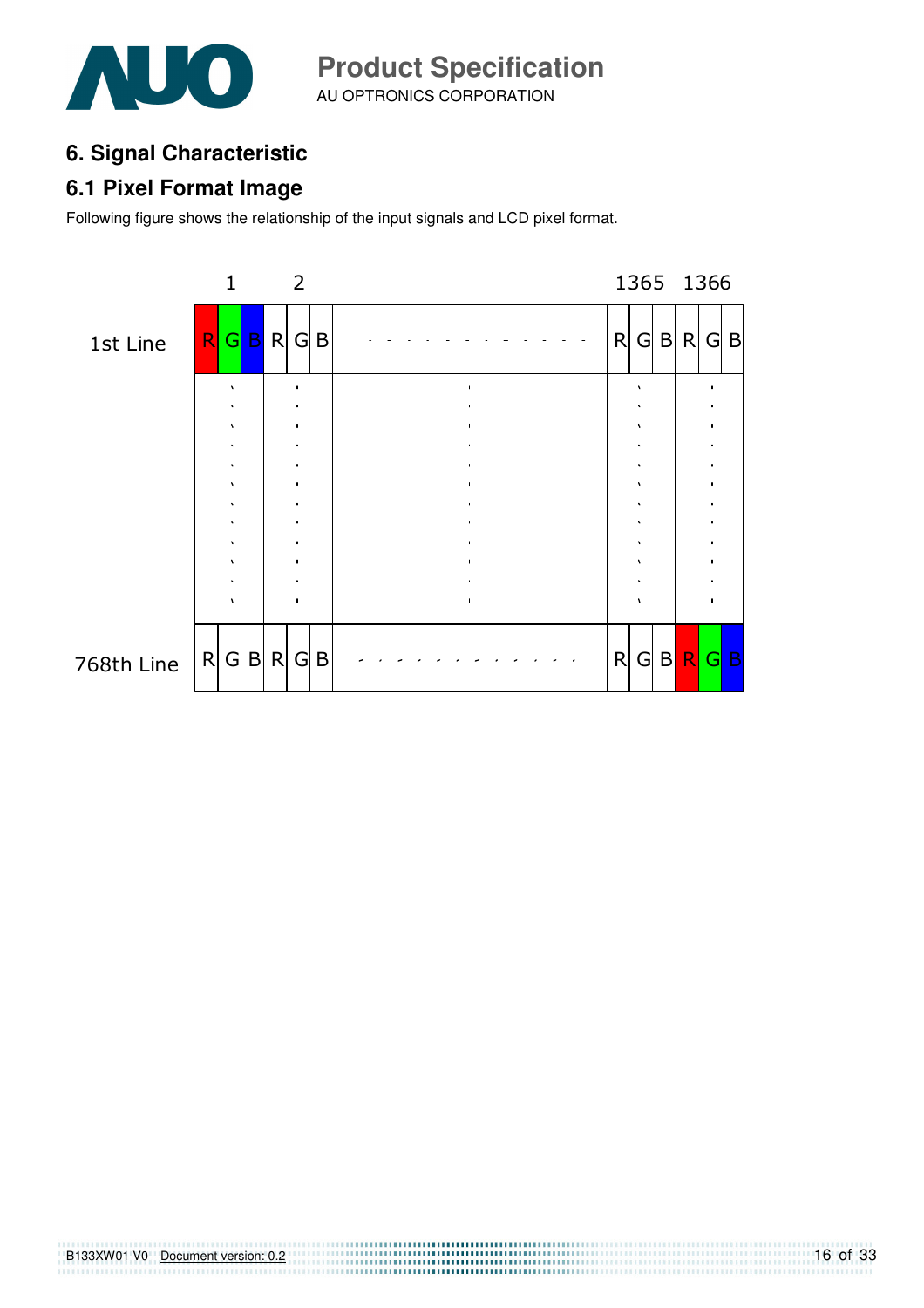![](_page_16_Picture_0.jpeg)

AU OPTRONICS CORPORATION

### **6.2 The input data format**

![](_page_16_Figure_4.jpeg)

| <b>Signal Name</b> | <b>Description</b>     |                                                                                              |
|--------------------|------------------------|----------------------------------------------------------------------------------------------|
| R <sub>5</sub>     | Red Data 5 (MSB)       | Red-pixel Data                                                                               |
| R <sub>4</sub>     | Red Data 4             | Each red pixel's brightness data consists of                                                 |
| R <sub>3</sub>     | Red Data 3             | these 6 bits pixel data.                                                                     |
| R <sub>2</sub>     | Red Data 2             |                                                                                              |
| R <sub>1</sub>     | Red Data 1             |                                                                                              |
| R <sub>0</sub>     | Red Data 0 (LSB)       |                                                                                              |
|                    | Red-pixel Data         |                                                                                              |
| G <sub>5</sub>     | Green Data 5 (MSB)     | Green-pixel Data                                                                             |
| G <sub>4</sub>     | Green Data 4           | Each green pixel's brightness data consists of                                               |
| G <sub>3</sub>     | Green Data 3           | these 6 bits pixel data.                                                                     |
| G <sub>2</sub>     | Green Data 2           |                                                                                              |
| G <sub>1</sub>     | Green Data 1           |                                                                                              |
| G <sub>0</sub>     | Green Data 0 (LSB)     |                                                                                              |
|                    | Green-pixel Data       |                                                                                              |
| <b>B5</b>          | Blue Data 5 (MSB)      | <b>Blue-pixel Data</b>                                                                       |
| <b>B4</b>          | Blue Data 4            | Each blue pixel's brightness data consists of                                                |
| B <sub>3</sub>     | <b>Blue Data 3</b>     | these 6 bits pixel data.                                                                     |
| <b>B2</b>          | <b>Blue Data 2</b>     |                                                                                              |
| <b>B1</b>          | <b>Blue Data 1</b>     |                                                                                              |
| B <sub>0</sub>     | Blue Data 0 (LSB)      |                                                                                              |
|                    |                        |                                                                                              |
|                    | <b>Blue-pixel Data</b> |                                                                                              |
| <b>RxCLKIN</b>     | Data Clock             | The typical frequency is 72 MHZ The signal is                                                |
|                    |                        | used to strobe the pixel data and DE signals. All                                            |
|                    |                        | pixel data shall be valid at the falling edge when                                           |
| DE                 |                        | the DE signal is high.                                                                       |
|                    | <b>Display Timing</b>  | This signal is strobed at the falling edge of<br>RxCLKIN. When the signal is high, the pixel |
|                    |                        | data shall be valid to be displayed.                                                         |
| VS                 | <b>Vertical Sync</b>   | The signal is synchronized to RxCLKIN.                                                       |
| <b>HS</b>          | <b>Horizontal Sync</b> | The signal is synchronized to RxCLKIN.                                                       |

Note: Output signals from any system shall be low or High-impedance state when VDD is off.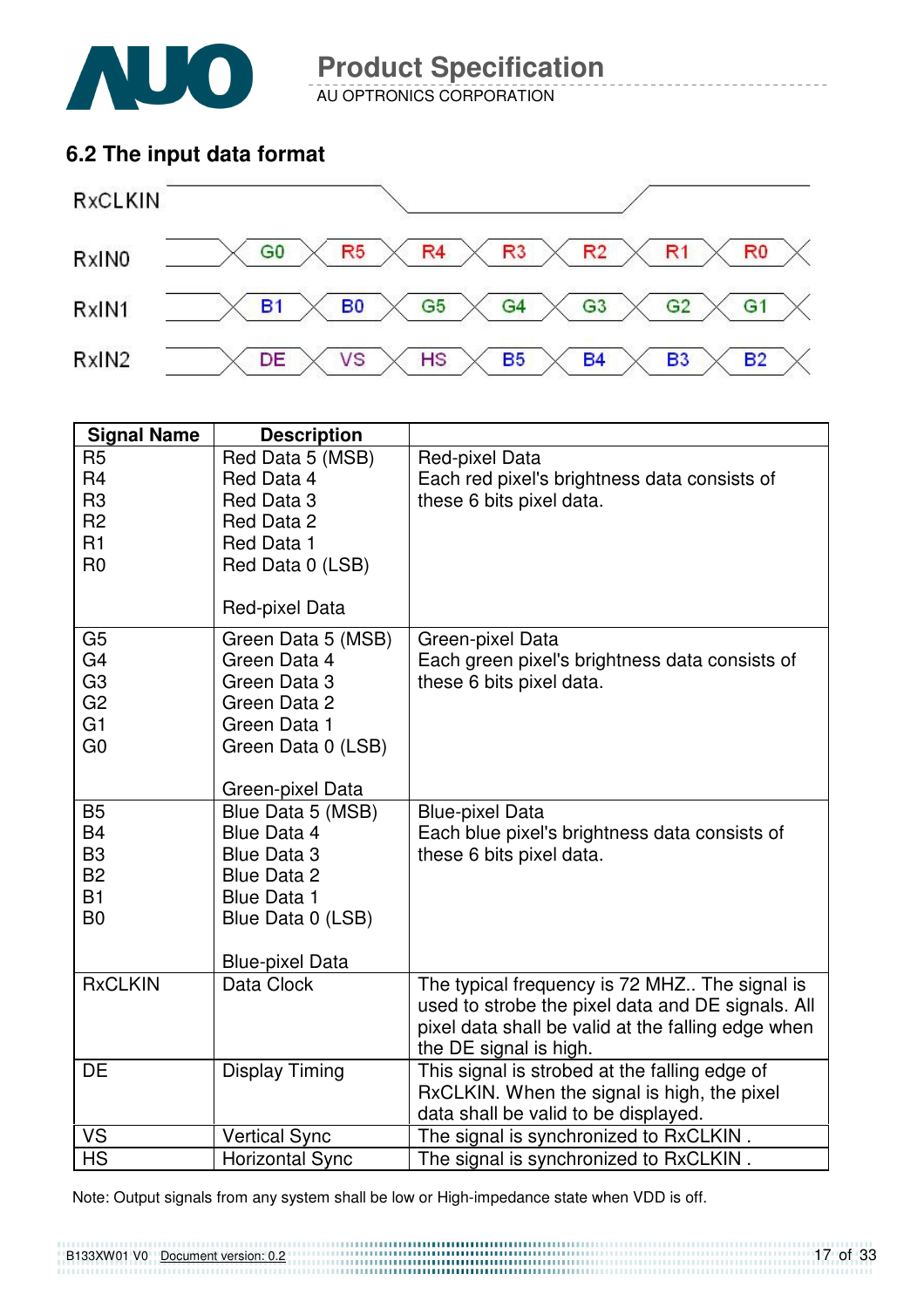![](_page_17_Picture_0.jpeg)

AU OPTRONICS CORPORATION

# **6.3 Integration Interface and Pin Assignment**

LVDS is a differential signal technology for LCD interface and high speed data transfer device.

| PIN#           | <b>Signal Name</b> | <b>Description</b>                            |
|----------------|--------------------|-----------------------------------------------|
| 1              | <b>NC</b>          | No Connection (Reserve)                       |
| $\overline{c}$ | <b>AVDD</b>        | PowerSupply, 3.3V(typical)                    |
| 3              | <b>AVDD</b>        | PowerSupply, 3.3V(typical)                    |
| 4              | <b>DVDD</b>        | DDC 3.3Vpower                                 |
| 5              | <b>NC</b>          | No Connection (Reserve)                       |
| 6              | <b>SCL</b>         | <b>DDC Clock</b>                              |
| $\overline{7}$ | <b>SDA</b>         | <b>DDC</b> Data                               |
| 8              | Rin0-              | -LVDS differential data input(R0-R5,G0)       |
| 9              | $Rin0+$            | +LVDS differential data input(R0-R5,G0)       |
| 10             | <b>GND</b>         | Ground                                        |
| 11             | Rin1-              | -LVDS differential data input(G1-G5,B0-B1)    |
| 12             | $Rin1+$            | +LVDS differential data input(G1-G5,B0-B1)    |
| 13             | <b>GND</b>         | Ground                                        |
| 14             | Rin2-              | -LVDS differential data input(B2-B5,HS,VS,DE) |
| 15             | $Rin2+$            | +LVDS differential data input(B2-B5,HS,VS,DE) |
| 16             | <b>GND</b>         | Ground                                        |
| 17             | CIkIN-             | -LVDS differential clock input                |
| 18             | CIkIN+             | +LVDS differential clock input                |
| 19             | <b>GND</b>         | Ground-Shield                                 |
| 20             | <b>NC</b>          | No Connection (Reserve)                       |
| 21             | <b>NC</b>          | No Connection (Reserve)                       |
| 22             | <b>GND</b>         | Ground-Shield                                 |
| 23             | <b>NC</b>          | No Connection (Reserve)                       |
| 24             | <b>NC</b>          | No Connection (Reserve)                       |
| 25             | <b>GND</b>         | Ground-Shield                                 |
| 26             | <b>NC</b>          | No Connection (Reserve)                       |
| 27             | NC                 | No Connection (Reserve)                       |
| 28             | <b>GND</b>         | Ground-Shield                                 |
| 29             | <b>NC</b>          | No Connection (Reserve)                       |
| 30             | <b>NC</b>          | No Connection (Reserve)                       |
| 31             | <b>VLED GND</b>    | <b>LED Ground</b>                             |
| 32             | <b>VLED GND</b>    | <b>LED Ground</b>                             |
| 33             | <b>VLED GND</b>    | <b>LED Ground</b>                             |
| 34             | NC                 | No Connection (Reserve)                       |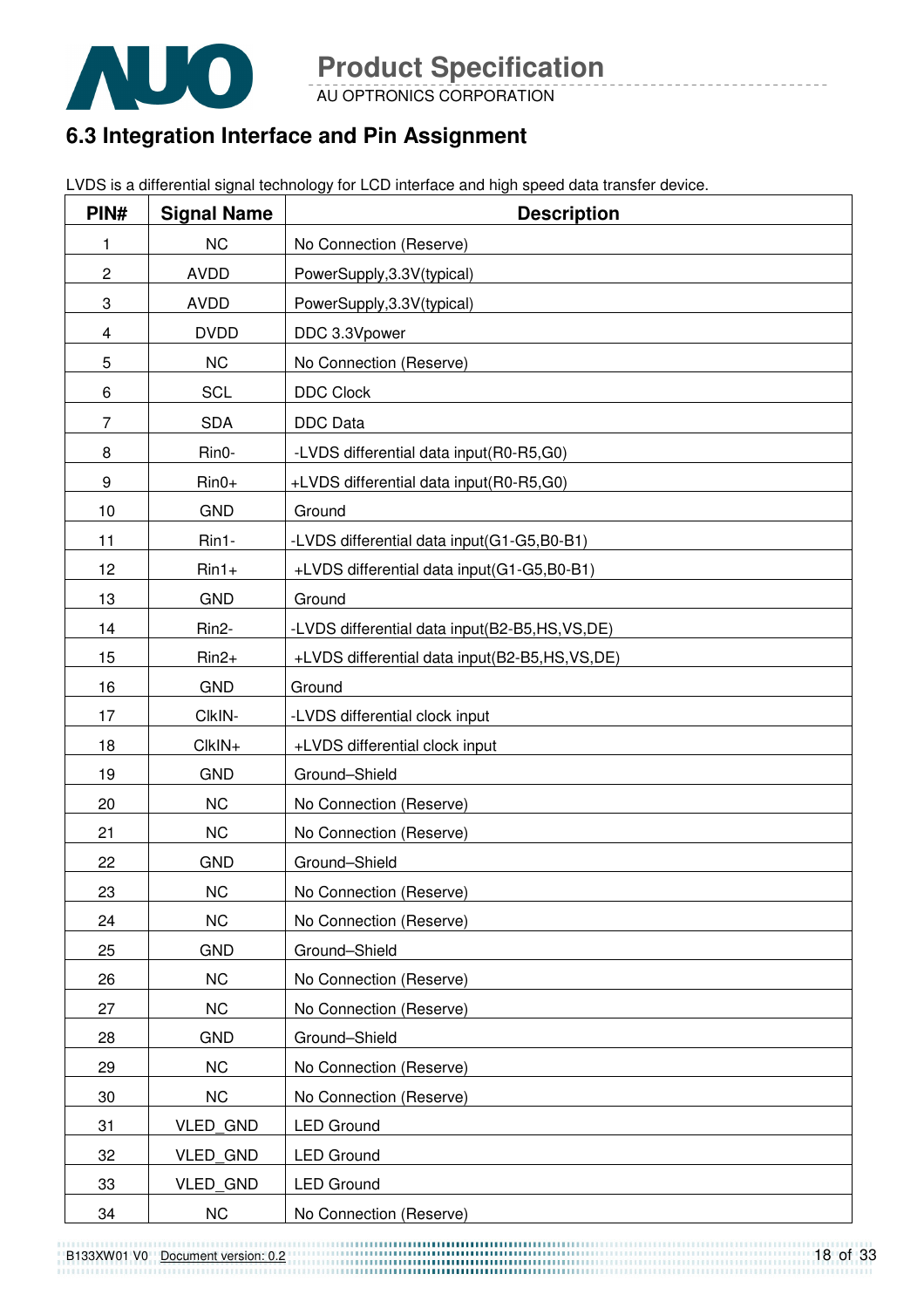![](_page_18_Picture_0.jpeg)

AU OPTRONICS CORPORATION

| 35 | <b>PWM</b> | System PWM Signal Input     |
|----|------------|-----------------------------|
| 36 | LED EN     | LED enable $pin(+3V$ Input) |
| 37 | <b>NC</b>  | No Connection (Reserve)     |
| 38 | VLED       | LED Power Supply 6V-21V     |
| 39 | VLED       | LED Power Supply 6V-21V     |
| 40 | VLED       | LED Power Supply 6V-21V     |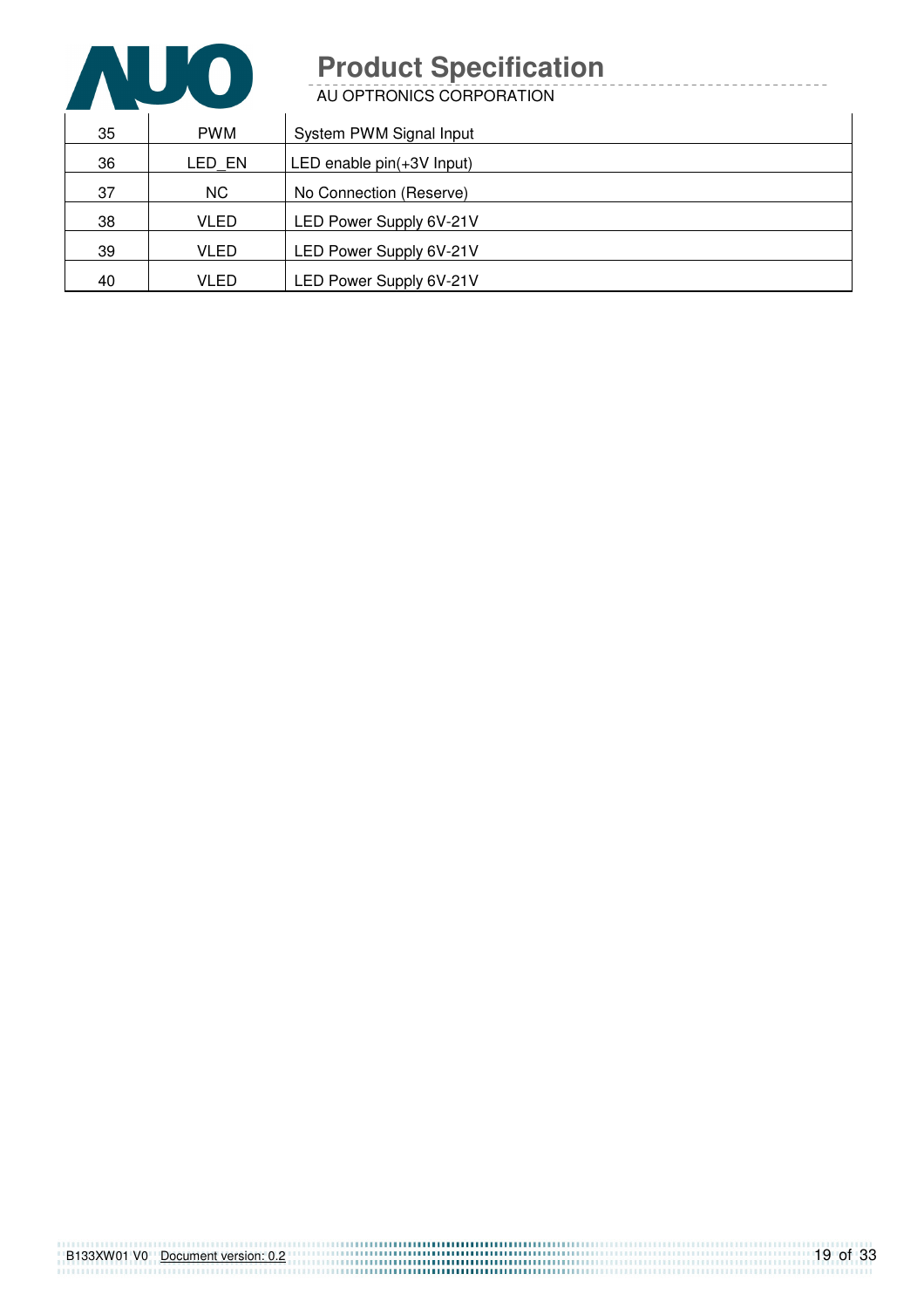![](_page_19_Picture_0.jpeg)

AU OPTRONICS CORPORATION

Note1: Viewing from rear of the module

Note2: Start from right side

Note3: Input signals shall be low or High-impedance state when VDD is off.

![](_page_19_Figure_6.jpeg)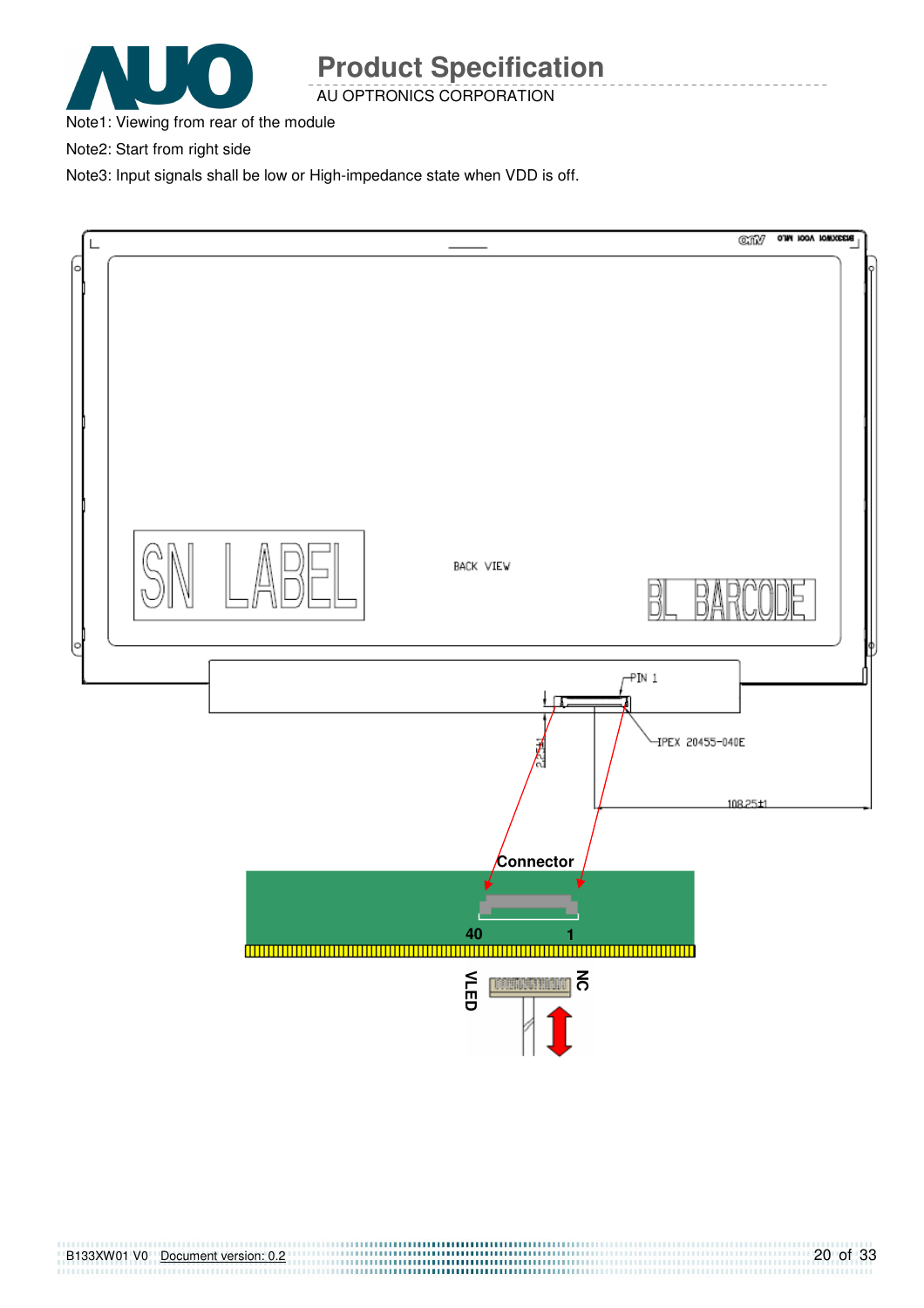![](_page_20_Picture_0.jpeg)

AU OPTRONICS CORPORATION

Internal circuit of LVDS inputs are as following.

The module uses a 100ohm resistor between positive and negative data lines of each receiver input

![](_page_20_Figure_5.jpeg)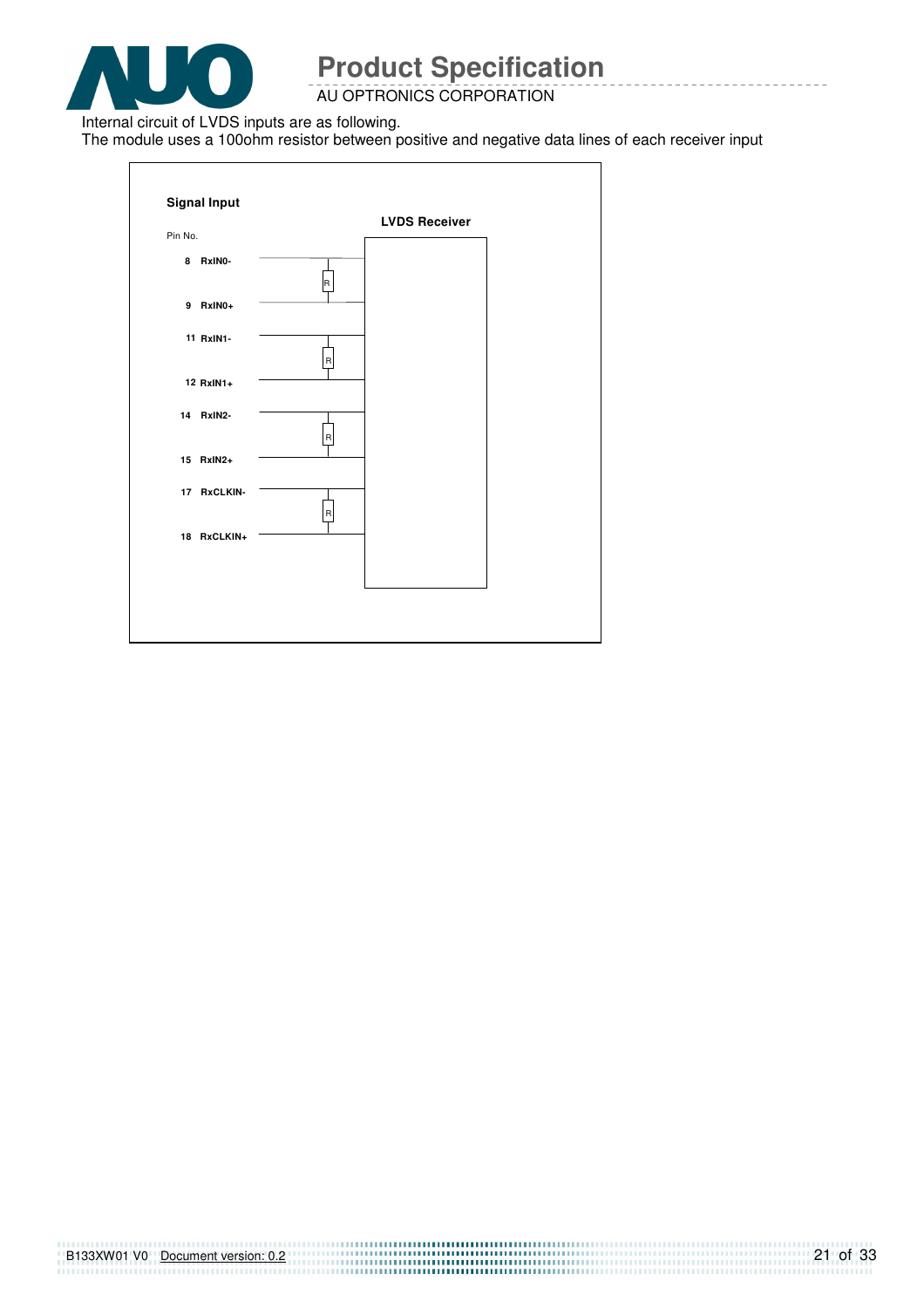![](_page_21_Picture_0.jpeg)

AU OPTRONICS CORPORATION **Product Specification** 

### **6.4 Interface Timing**

#### **6.4.1 Timing Characteristics**

Basically, interface timings should match the 1366x768 /60Hz manufacturing guide line timing.

| <b>Parameter</b>                    |                 | Symbol                     | Min.            | Typ. | Max.           | Unit                        |
|-------------------------------------|-----------------|----------------------------|-----------------|------|----------------|-----------------------------|
| <b>Frame Rate</b>                   |                 | $\blacksquare$             | 50              | 60   |                | Hz                          |
| <b>Clock frequency</b>              |                 | 1/ $T_{\text{Cl$           |                 | 72   |                | <b>MHz</b>                  |
|                                     | <b>Period</b>   | ${\sf T}_{\lor}$           | 780             | 803  | ۰              |                             |
| <b>Vertical</b><br><b>Section</b>   | <b>Active</b>   | $T_{VD}$                   |                 | 768  | $\blacksquare$ | $T_{Line}$                  |
|                                     | <b>Blanking</b> | $T_{VB}$                   | 12 <sup>2</sup> | 35   | ۰              |                             |
|                                     | <b>Period</b>   | $T_{\rm H}$                | 1426            | 1494 | ۰              |                             |
| <b>Horizontal</b><br><b>Section</b> | <b>Active</b>   | $T_{HD}$                   | ۰               | 1366 | ۰              | $\mathbf{T}_{\text{Clock}}$ |
|                                     | <b>Blanking</b> | $\mathsf{T}_{\mathsf{HB}}$ | 60              | 128  |                |                             |

Note : DE mode only

#### **6.4.2 Timing diagram**

![](_page_21_Figure_8.jpeg)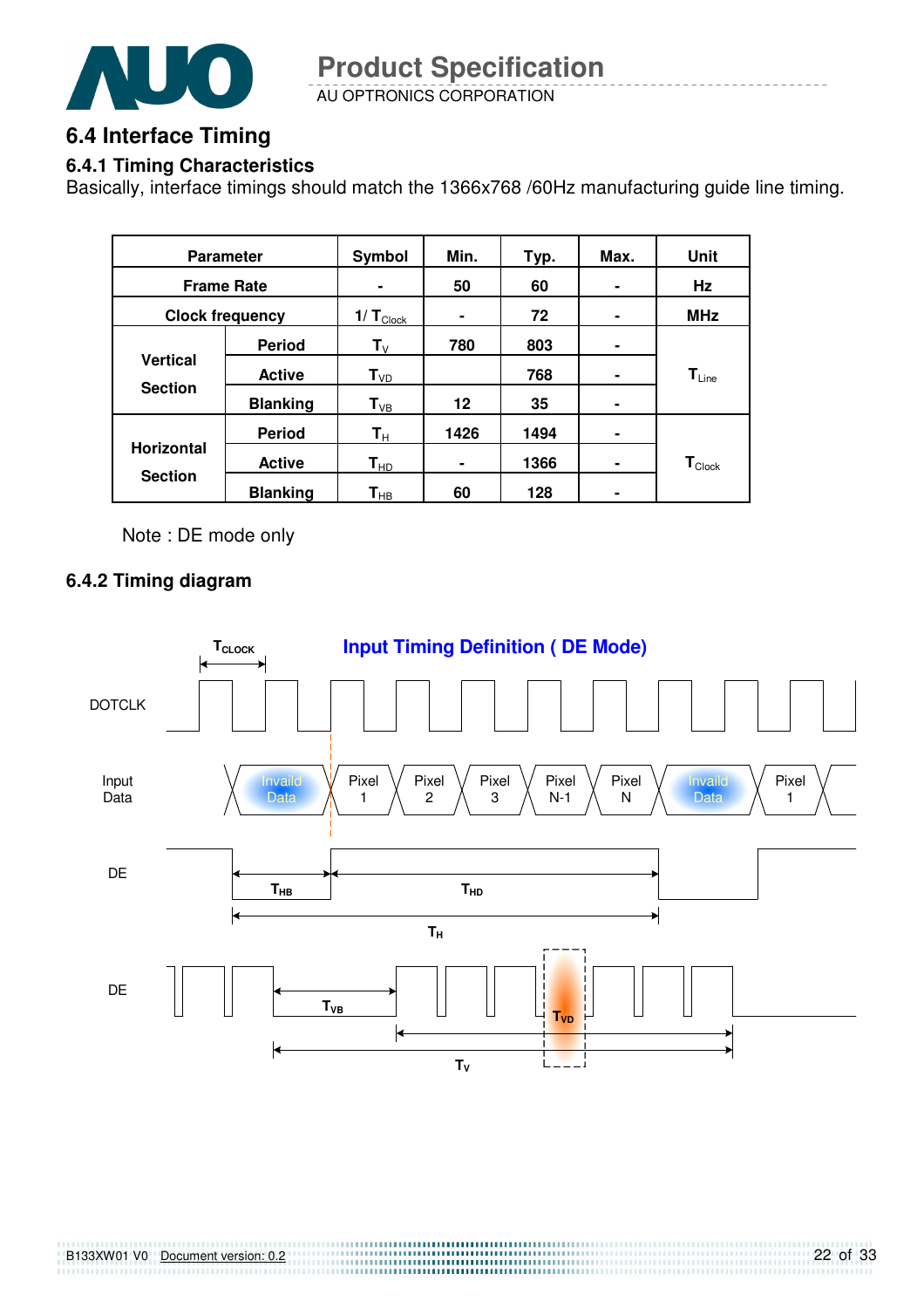![](_page_22_Picture_0.jpeg)

AU OPTRONICS CORPORATION

# **6.5 Power ON/OFF Sequence**

![](_page_22_Figure_4.jpeg)

|                  | <b>Value</b> |      |      | <b>Units</b> |  |
|------------------|--------------|------|------|--------------|--|
| <b>Parameter</b> | Min.         | Typ. | Max. |              |  |
| T1               | 0.5          |      | 10   | (ms`         |  |
| T2               | 5            |      | 50   | (msː         |  |
| T3               | 0.5          | -    | 50   | (ms`         |  |
| T4               | 400          |      |      | (ms`         |  |
| T5               | 200          |      |      | (ms`         |  |
| T <sub>6</sub>   | 200          |      | -    | (ms)         |  |
|                  | 0            |      | 10   | (msː         |  |
| T8               | 10           |      |      | (msː         |  |
| Т9               | 10           |      |      | (ms)         |  |
| T10              | 0            | ---  | --   | (ms)         |  |
|                  | 10           |      |      | (msː         |  |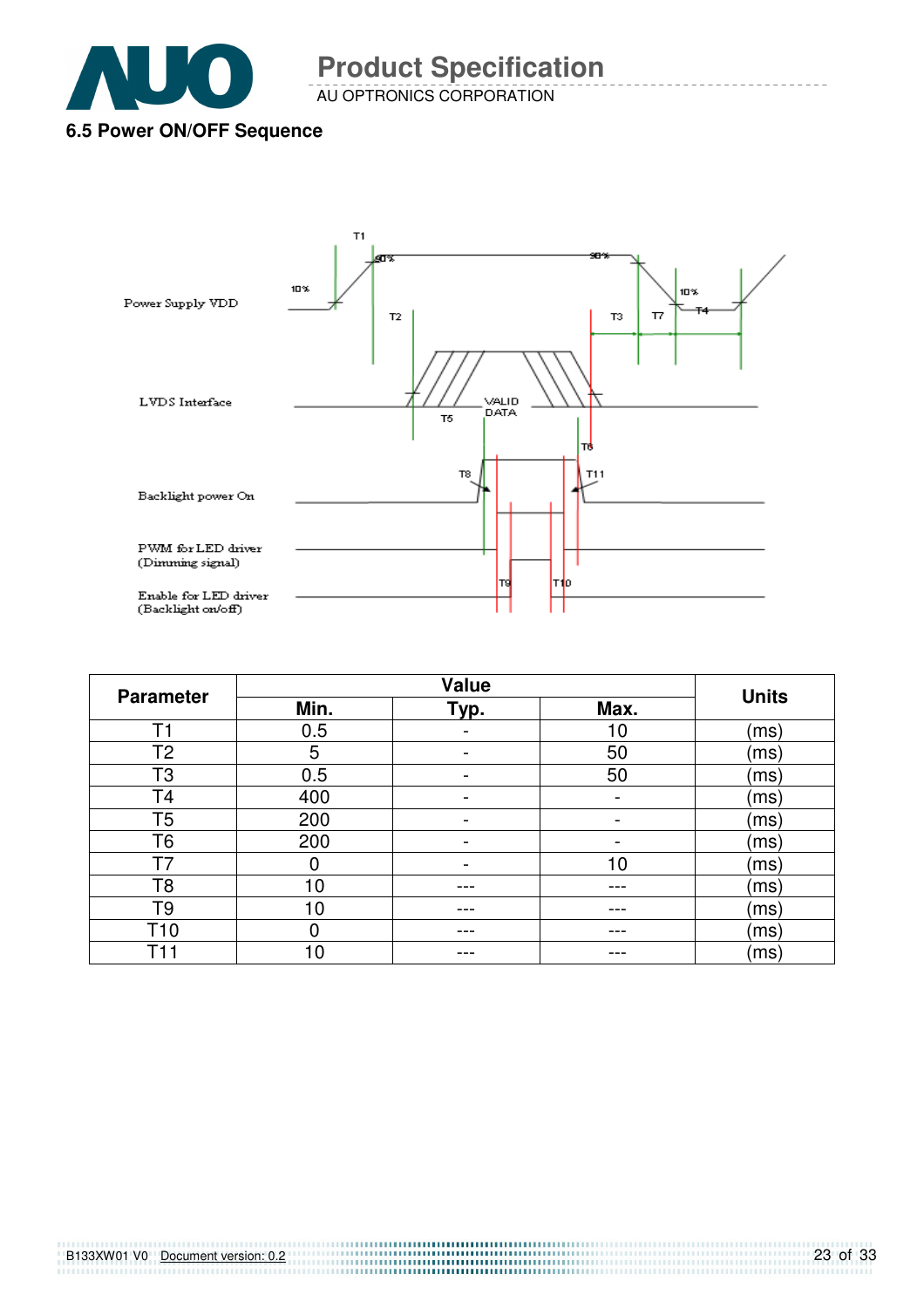![](_page_23_Picture_0.jpeg)

# **7. Connector Description**

Physical interface is described as for the connector on module.

These connectors are capable of accommodating the following signals and will be following components.

### **7.1 TFT LCD Module**

| <b>Connector Name / Designation</b> | <b>For Signal Connector</b>             |
|-------------------------------------|-----------------------------------------|
| Manufacturer                        | <b>IPEX</b> or compatible               |
| Type / Part Number                  | <b>IPEX 20455-040E-12 or compatible</b> |
| <b>Mating Housing/Part Number</b>   | <b>IPEX 20453-040T-01 or compatible</b> |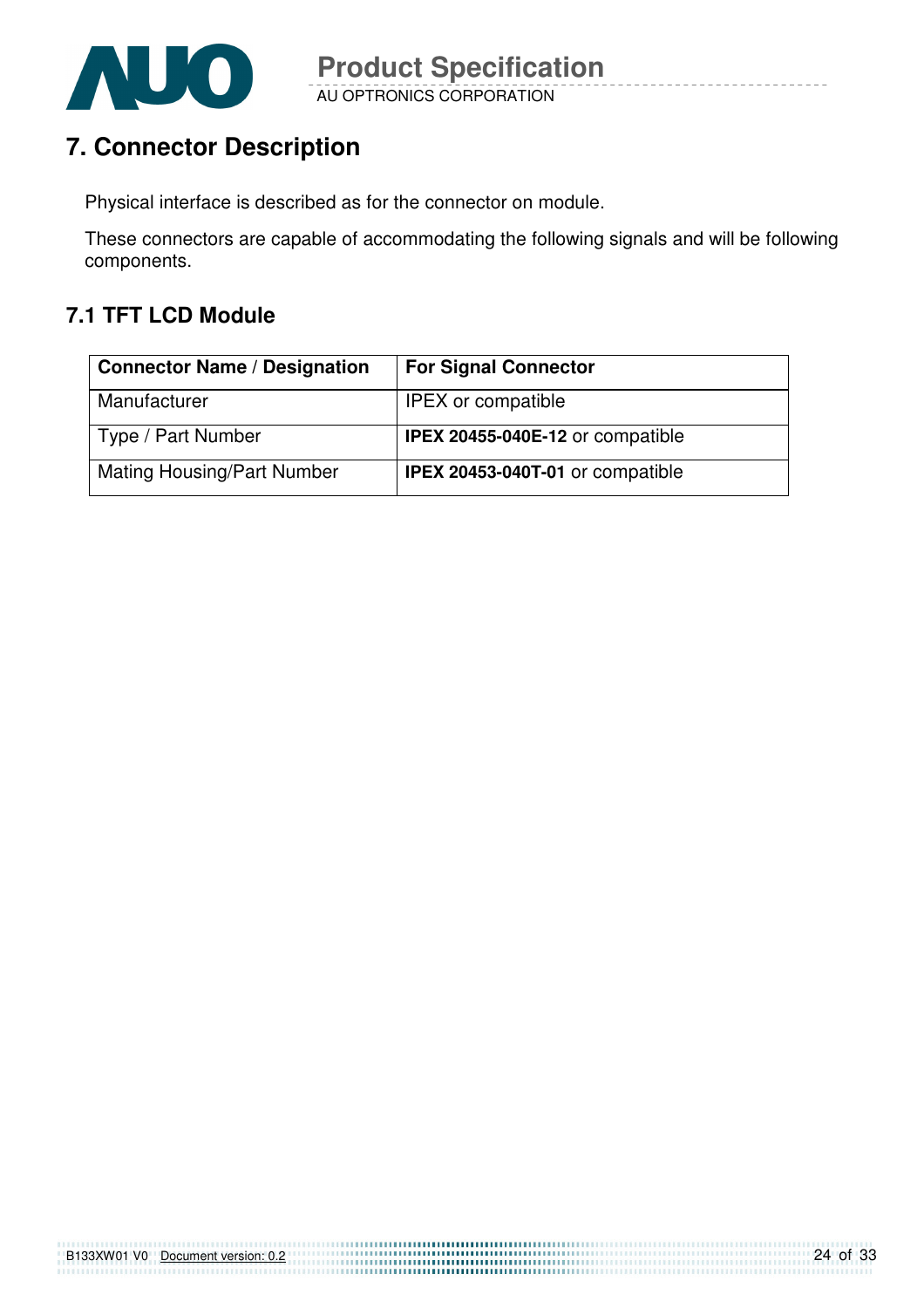![](_page_24_Picture_0.jpeg)

# **8. LED Driving Specification**

### **8.1 Connector Description**

It is a intergrative interface and comibe into LVDS connector. The type and mating refer to section 7.

### **8.2 Pin Assignment**

| PIN# | <b>Signal Name</b> | <b>Description</b>        |
|------|--------------------|---------------------------|
| 31   | VLED_GND           | <b>LED Ground</b>         |
| 32   | VLED_GND           | <b>LED Ground</b>         |
| 33   | VLED_GND           | <b>LED Ground</b>         |
| 34   | <b>NC</b>          | No Connection (Reserve)   |
| 35   | <b>PWM</b>         | System PWM Signal Input   |
| 36   | LED_EN             | LED enable pin(+3V Input) |
| 37   | <b>NC</b>          | No Connection (Reserve)   |
| 38   | <b>VLED</b>        | LED Power Supply 6V-21V   |
| 39   | <b>VLED</b>        | LED Power Supply 6V-21V   |
| 40   | <b>VLED</b>        | LED Power Supply 6V-21V   |

B133XW01 V0 Document version: 0.2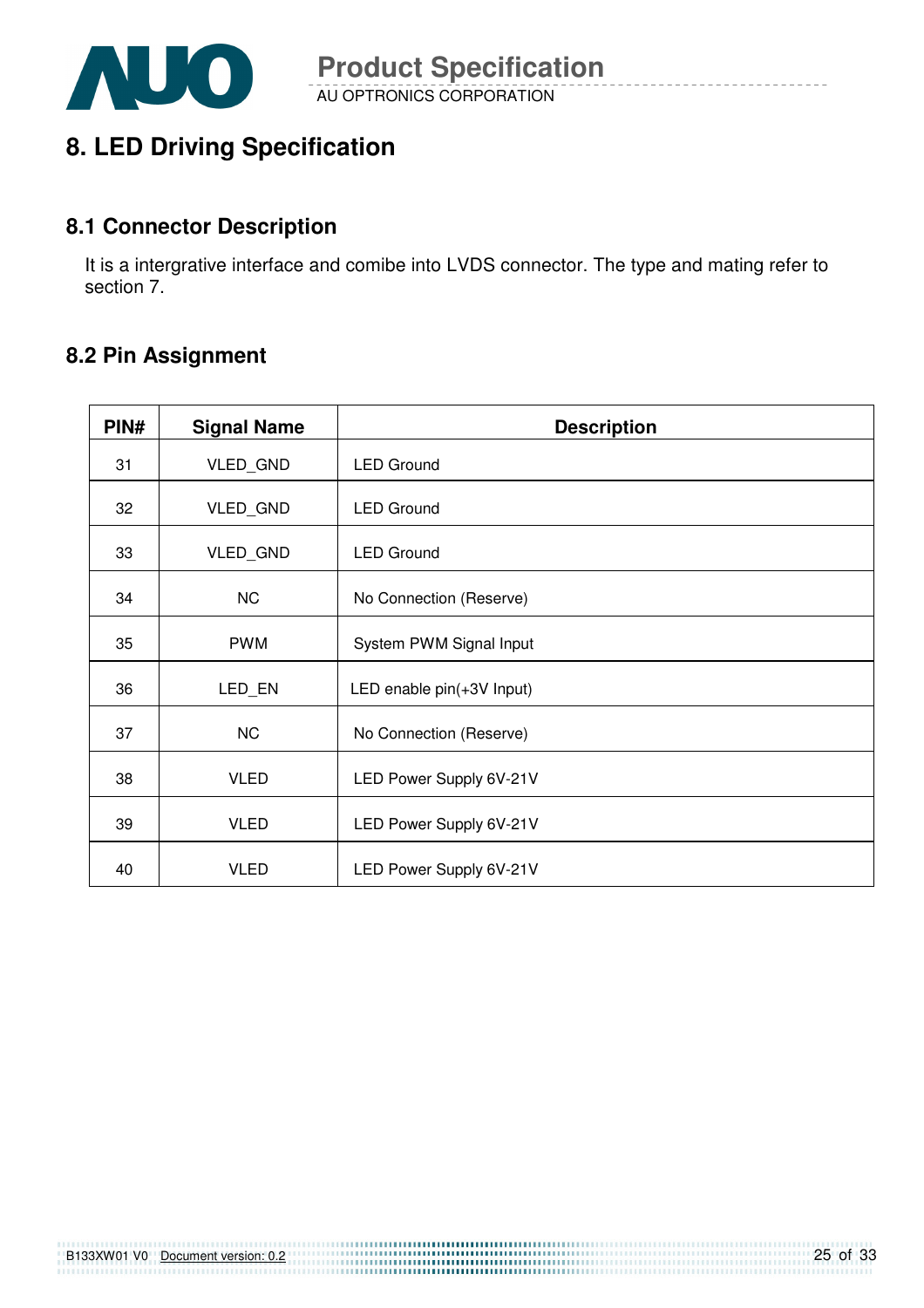![](_page_25_Picture_0.jpeg)

# **9. Vibration and Shock Test**

#### **9.1 Vibration Test**

**Test Spec:** 

- **•** Test method: Non-Operation
- Acceleration: 1.5 G
- **•** Frequency: 10 500Hz Random
- Sweep: 30 Minutes each Axis (X, Y, Z)

### **9.2 Shock Test Spec:**

**Test Spec:** 

- **•** Test method: Non-Operation
- Acceleration: 220 G . Half sine wave
- Active time: 2 ms
- Pulse: X,Y,Z .one time for each side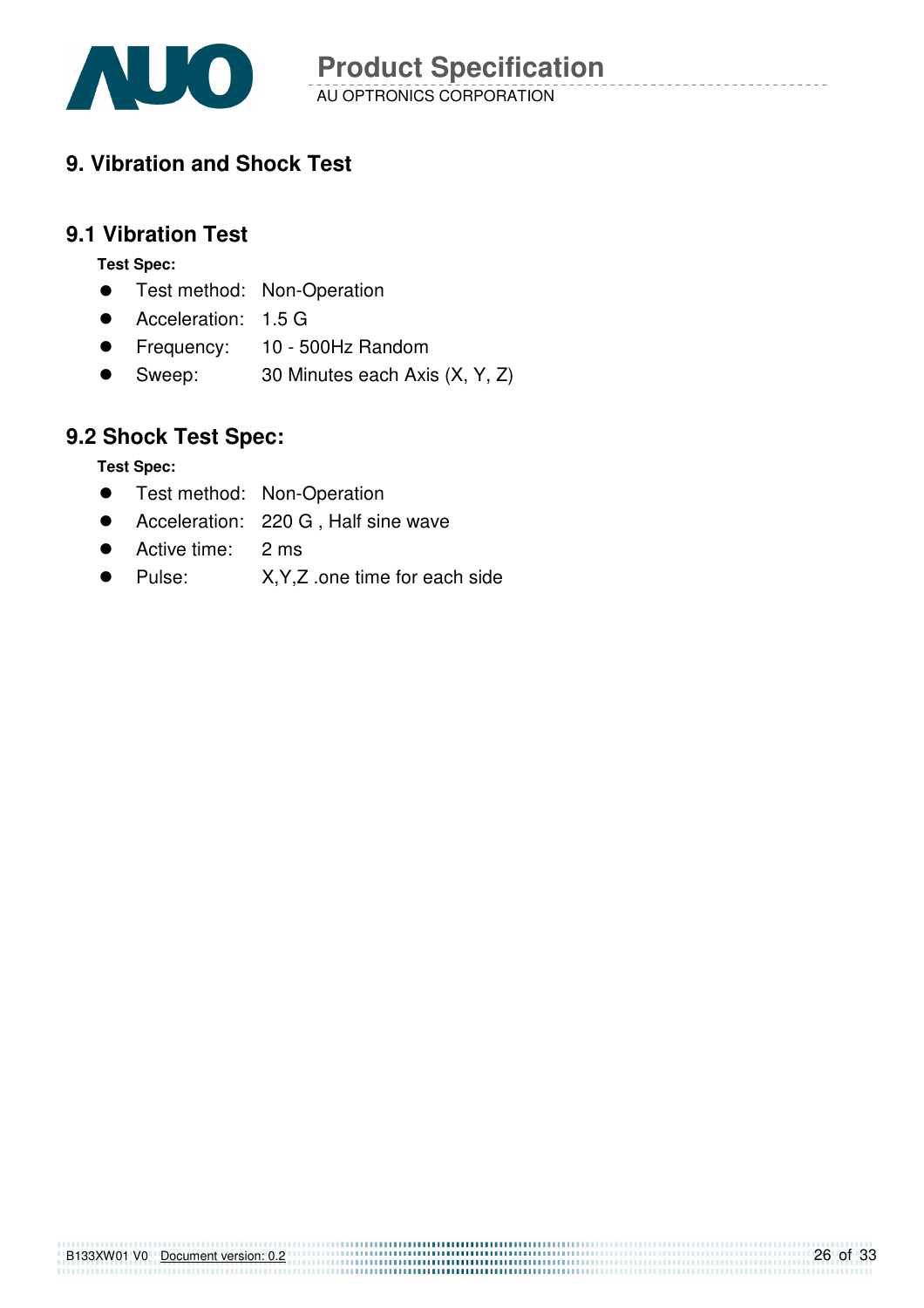![](_page_26_Picture_0.jpeg)

AU OPTRONICS CORPORATION **Product Specification** 

# **10. Reliability**

| <b>Items</b>                                | <b>Required Condition</b>                     | <b>Note</b> |
|---------------------------------------------|-----------------------------------------------|-------------|
| <b>Temperature</b><br><b>Humidity Bias</b>  | Ta= 40℃, 90%RH, 300h                          |             |
| <b>High Temperature</b><br><b>Operation</b> | Ta= 50℃, Dry, 300h                            |             |
| <b>Low Temperature</b><br><b>Operation</b>  | Ta= 0℃, 300h                                  |             |
| <b>High Temperature</b><br><b>Storage</b>   | Ta= 60℃, 300h                                 |             |
| <b>Low Temperature</b><br><b>Storage</b>    | Ta= -20℃, 300h                                |             |
| <b>Thermal Shock</b><br>Test                | Ta=-20℃to 60℃, Duration at 30 min, 100 cycles |             |
| <b>ESD</b>                                  | lContact : ±8 KV                              | Note 1      |
|                                             | Air : ±15 KV                                  |             |

**Note1:** According to EN 61000-4-2 , ESD class B: Some performance degradation allowed. No data lost

. Self-recoverable. No hardware failures.

**Remark:** MTBF (Excluding the LED): 30,000 hours with a confidence level 90%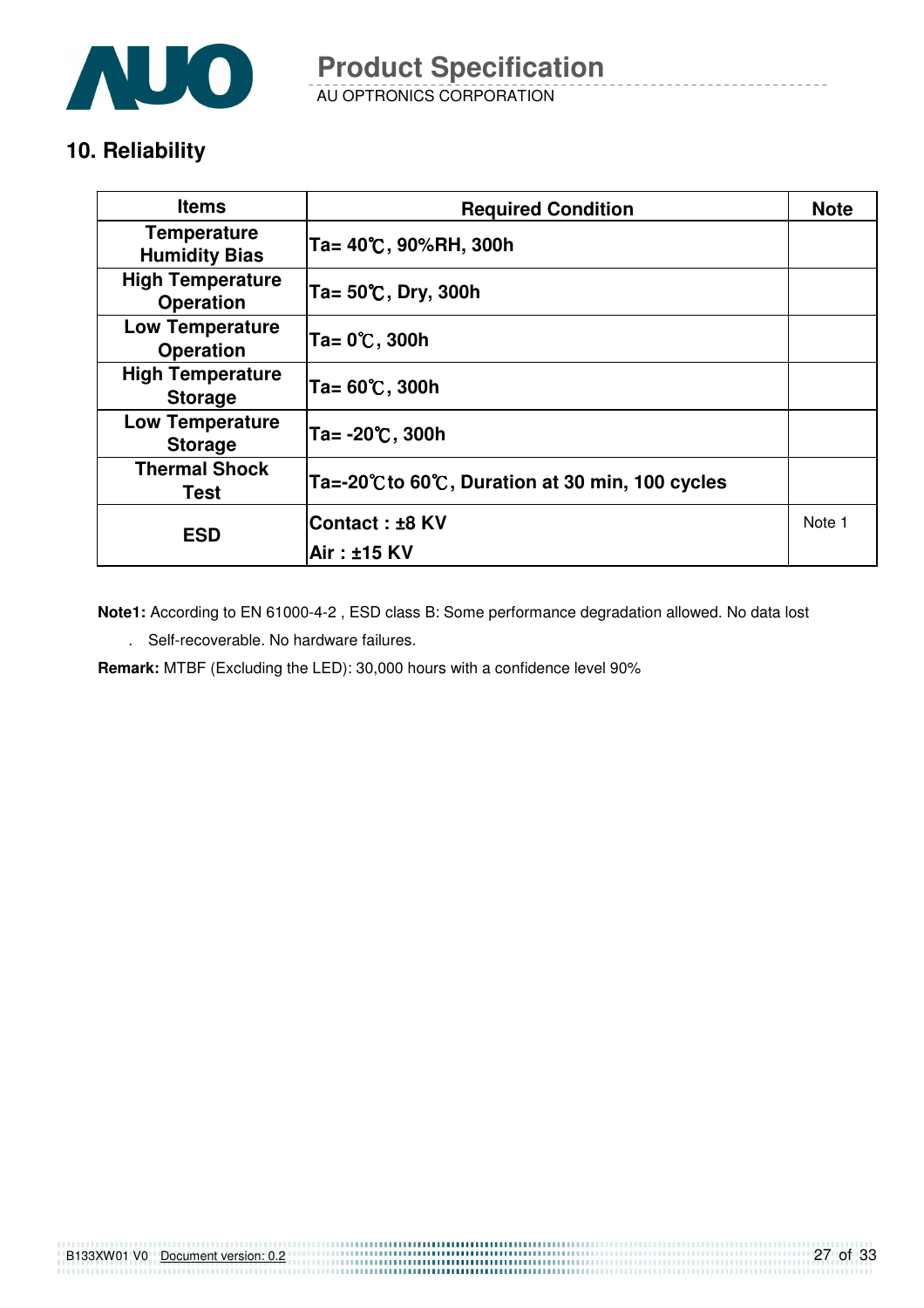![](_page_27_Picture_0.jpeg)

AU OPTRONICS CORPORATION

**11. Mechanical Characteristics** 

# **11.1 LCM Outline Dimension**

**Front view** 

![](_page_27_Figure_6.jpeg)

**Rear view** 

![](_page_27_Picture_8.jpeg)

28 of 33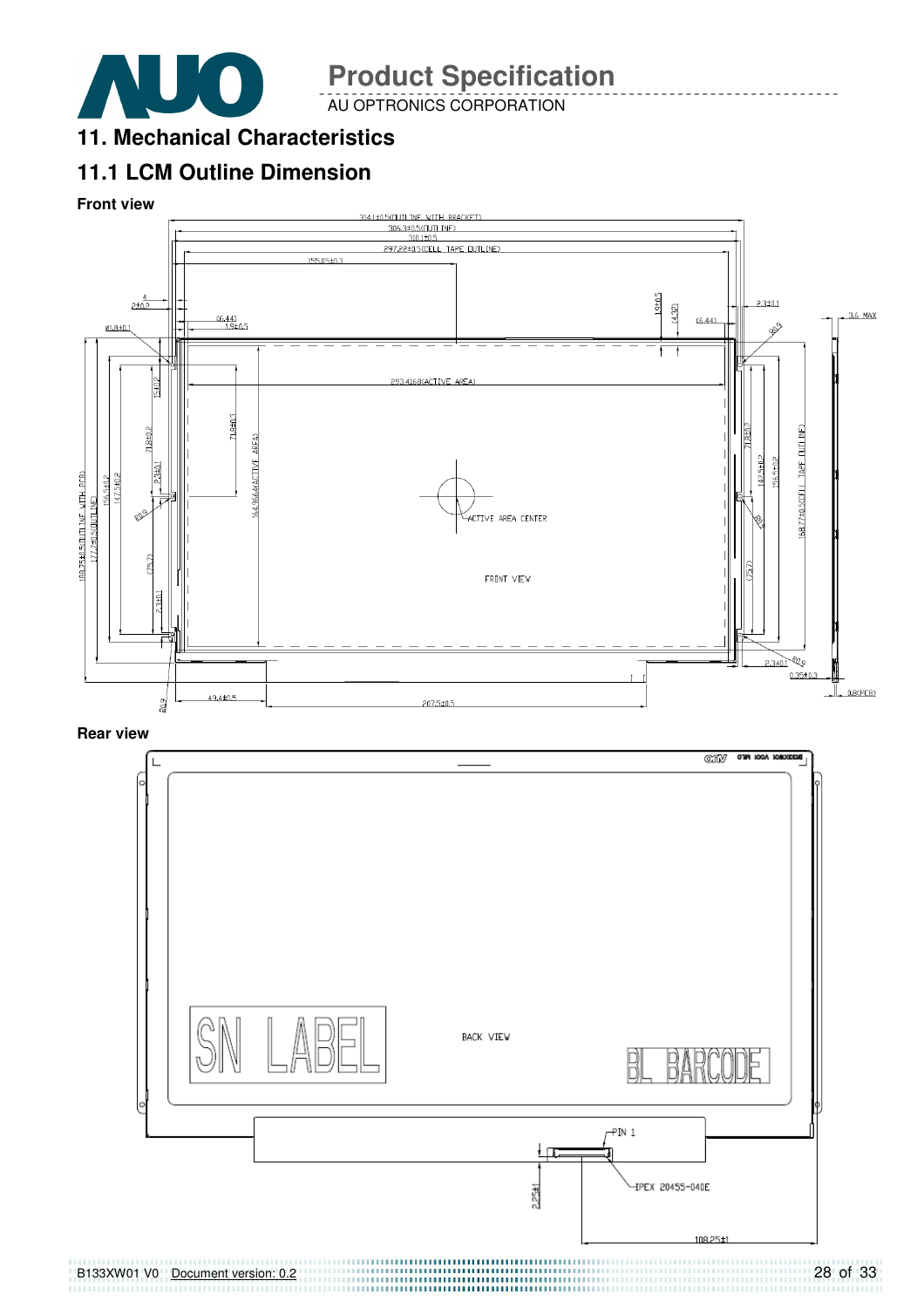![](_page_28_Picture_0.jpeg)

**12. Shipping and Package**

# **12.1 Shipping Label Format**

![](_page_28_Figure_4.jpeg)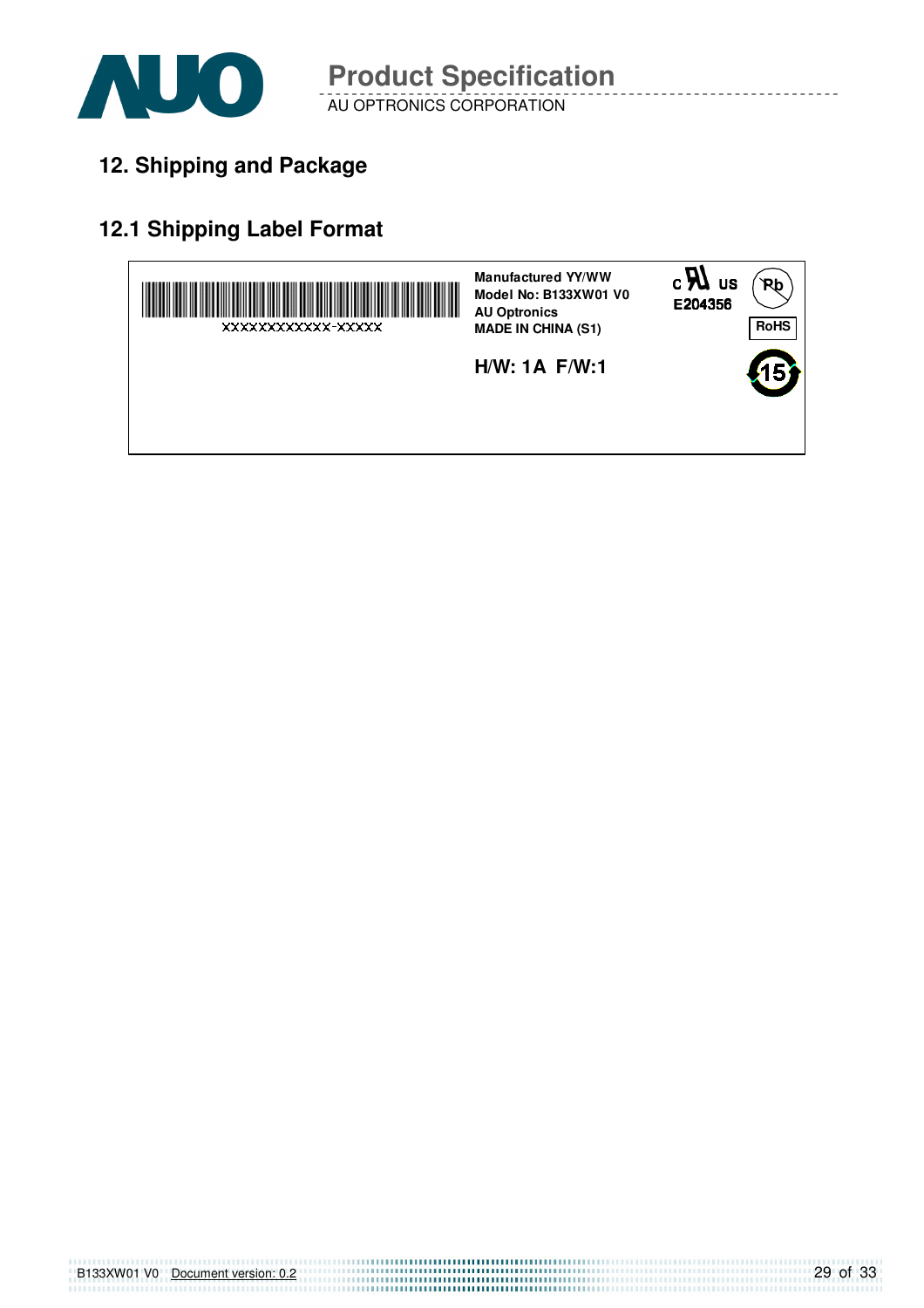![](_page_29_Picture_0.jpeg)

AU OPTRONICS CORPORATION **Product Specification** 

### **12.2 Carton package**

B133XW01 V0 Document version: 0.2

The outside dimension of carton: 437 (L) mm x 359 (W) mm x 285 (H) mm

![](_page_29_Figure_4.jpeg)

# **12.3 Shipping package of palletizing sequence**

![](_page_29_Figure_6.jpeg)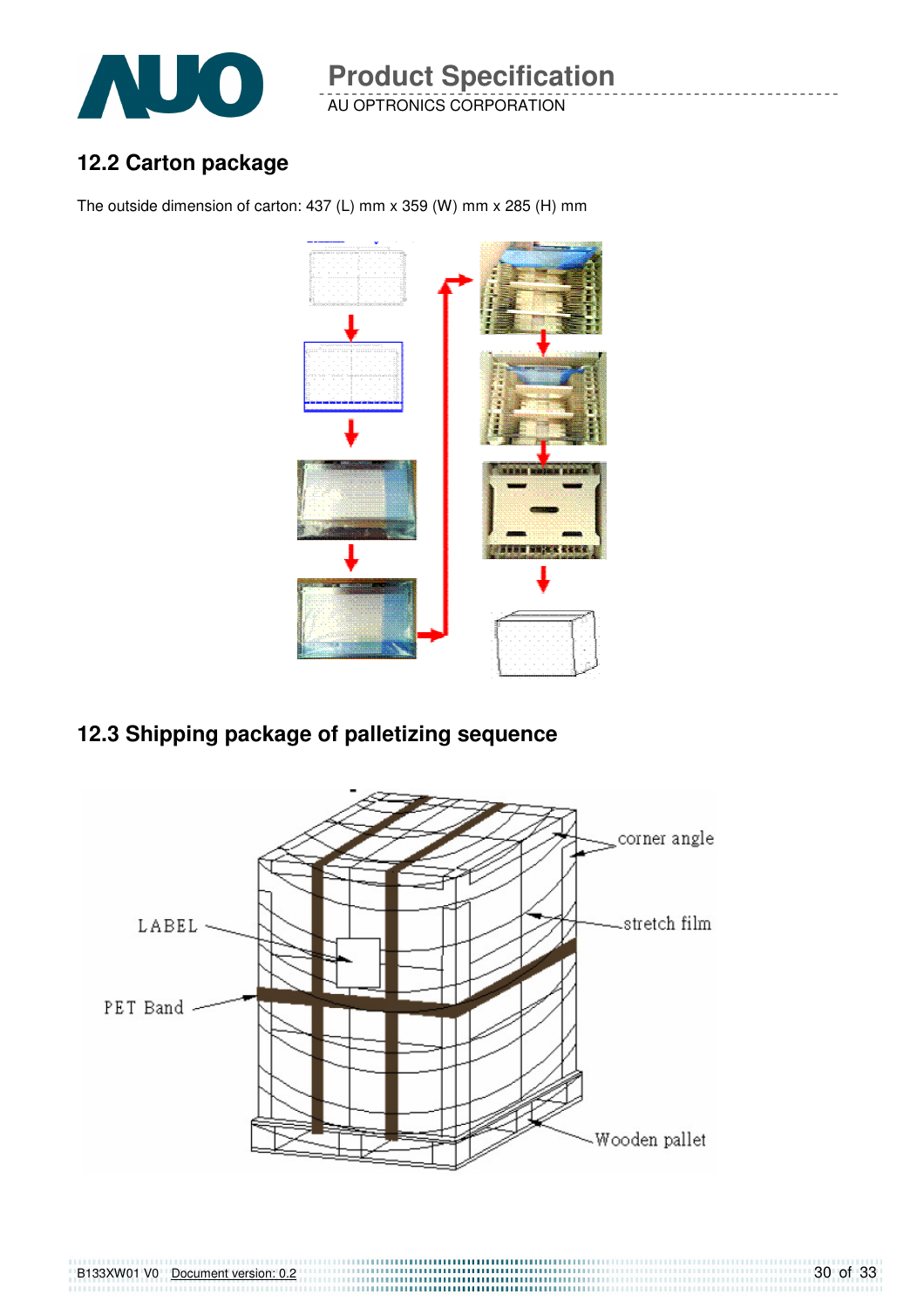![](_page_30_Picture_0.jpeg)

AU OPTRONICS CORPORATION

# **13. Appendix: EDID description**

| <b>Address</b> | <b>FUNCTION</b>                                       | Value          | Value      | Value        | <b>Note</b> |
|----------------|-------------------------------------------------------|----------------|------------|--------------|-------------|
| <b>HEX</b>     |                                                       | <b>HEX</b>     | <b>BIN</b> | <b>DEC</b>   |             |
| 00             | Header                                                | 00             | 00000000   | 0            |             |
| 01             |                                                       | <b>FF</b>      | 11111111   | 255          |             |
| 02             |                                                       | <b>FF</b>      | 11111111   | 255          |             |
| 03             |                                                       | FF             | 11111111   | 255          |             |
| 04             |                                                       | <b>FF</b>      | 11111111   | 255          |             |
| 05             |                                                       | FF             | 11111111   | 255          |             |
| 06             |                                                       | <b>FF</b>      | 11111111   | 255          |             |
| 07             |                                                       | 00             | 00000000   | 0            |             |
| 08             | EISA Manuf. Code LSB                                  | 06             | 00000110   | 6            |             |
| 09             | <b>Compressed ASCII</b>                               | AF             | 10101111   | 175          |             |
| 0A             | Product Code                                          | 2C             | 00101100   | 44           |             |
| 0B             | hex, LSB first                                        | 10             | 00010000   | 17           |             |
| 0C             | 32-bit ser #                                          | 00             | 00000000   | $\pmb{0}$    |             |
| 0D             |                                                       | 00             | 00000000   | $\pmb{0}$    |             |
| 0E             |                                                       | 00             | 00000000   | $\pmb{0}$    |             |
| 0F             |                                                       | 00             | 00000000   | $\pmb{0}$    |             |
| 10             | Week of manufacture                                   | 01             | 00000001   | $\mathbf{1}$ |             |
| 11             | Year of manufacture                                   | 12             | 00010010   | 18           |             |
| 12             | EDID Structure Ver.                                   | 01             | 00000001   | $\mathbf{1}$ |             |
| 13             | EDID revision #                                       | 03             | 00000011   | 3            |             |
| 14             | Video input def. (digital I/P, non-TMDS, CRGB)        | 80             | 10000000   | 128          |             |
| 15             | Max H image size<br>(rounded to cm)                   | 1D             | 00011101   | 29           |             |
| 16             | Max V image size<br>(rounded to cm)                   | 10             | 00010000   | 16           |             |
| 17             | <b>Display Gamma</b><br>$( = (gamma * 100) - 100)$    | 78             | 01111000   | 120          |             |
| 18             | Feature support (no DPMS, Active OFF, RGB, tmg Blk#1) | 0A             | 00001010   | 10           |             |
| 19             | Red/green low bits (Lower 2:2:2:2 bits)               | F <sub>9</sub> | 10111010   | 186          |             |
| 1A             | Blue/white low bits (Lower 2:2:2:2 bits)              | D <sub>5</sub> | 01100101   | 101          |             |
| 1B             | Red x (Upper 8 bits)                                  | 95             | 10011011   | 155          |             |
| 1C             | Red y/ highER 8 bits                                  | 55             | 01011001   | 89           |             |
| 1D             | Green x                                               | 54             | 01010100   | 84           |             |
| 1E             | Green y                                               | 93             | 10011110   | 158          |             |
| 1F             | Blue x                                                | 27             | 00100110   | 38           |             |
| 20             | Blue y                                                | 21             | 00011010   | 26           |             |
| 21             | White x                                               | 50             | 01001101   | 77           |             |
| 22             | White y                                               | 54             | 01010010   | 82           |             |
| 23             | Established timing 1                                  | 00             | 00000000   | 0            |             |
| 24             | Established timing 2                                  | $00\,$         | 00000000   | $\pmb{0}$    |             |
| 25             | Established timing 3                                  | 00             | 00000000   | $\pmb{0}$    |             |
| 26             | Standard timing #1                                    | 01             | 00000001   | 1            |             |
| 27             |                                                       | 01             | 00000001   | 1            |             |
| 28             | Standard timing #2                                    | 01             | 00000001   | 1            |             |
| 29             |                                                       | 01             | 00000001   | 1            |             |
| 2A             | Standard timing #3                                    | 01             | 00000001   | 1            |             |
| 2B             |                                                       | 01             | 00000001   | 1            |             |
| 2C             | Standard timing #4                                    | 01             | 00000001   | 1            |             |
| 2D             |                                                       | 01             | 00000001   | 1            |             |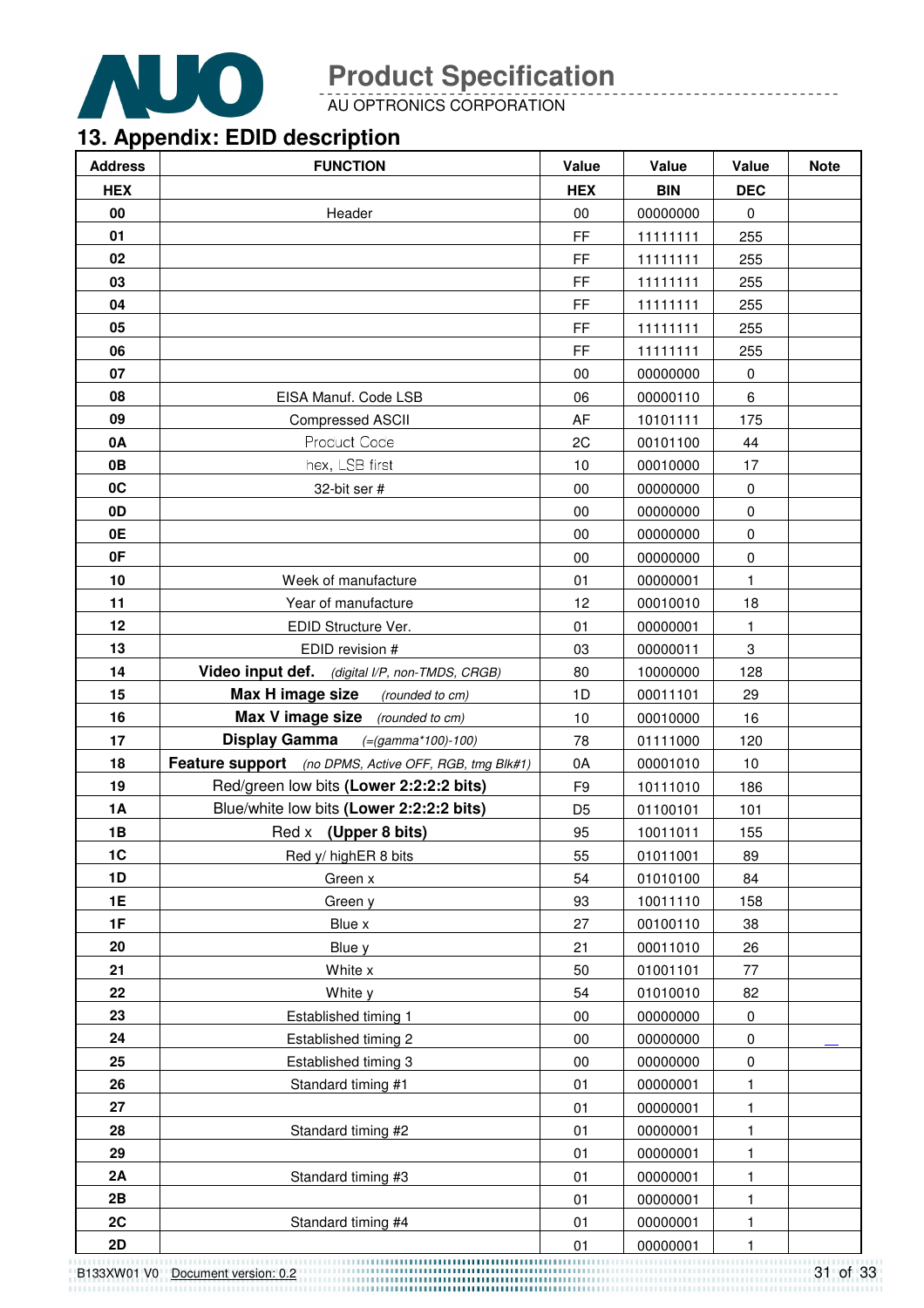![](_page_31_Picture_0.jpeg)

AU OPTRONICS CORPORATION

| 2E | Standard timing #5                                   | 01             | 00000001 | 1            |  |
|----|------------------------------------------------------|----------------|----------|--------------|--|
| 2F |                                                      | 01             | 00000001 | 1            |  |
| 30 | Standard timing #6                                   | 01             | 00000001 | 1            |  |
| 31 |                                                      | 01             | 00000001 | 1            |  |
| 32 | Standard timing #7                                   | 01             | 00000001 | 1            |  |
| 33 |                                                      | 01             | 00000001 | 1            |  |
| 34 | Standard timing #8                                   | 01             | 00000001 | $\mathbf{1}$ |  |
| 35 |                                                      | 01             | 00000001 | $\mathbf{1}$ |  |
| 36 | Pixel Clock/10000 LSB                                | 20             | 00100000 | 32           |  |
| 37 | Pixel Clock/10000 USB                                | 1 <sub>C</sub> | 00011100 | 28           |  |
| 38 | Horz active Lower 8bits                              | 56             | 01010110 | 86           |  |
| 39 | Horz blanking Lower 8bits                            | 80             | 10000000 | 128          |  |
| 3A | HorzAct:HorzBlnk<br>Upper 4:4 bits                   | 50             | 01010000 | 80           |  |
| 3B | Vertical Active Lower 8bits                          | 00             | 00000000 | 0            |  |
| 3C | Vertical Blanking<br><b>Lower 8bits</b>              | 23             | 00100011 | 35           |  |
| 3D | Vert Act: Vertical Blanking<br>(upper 4:4 bit)       | 30             | 00110000 | 48           |  |
| 3E | HorzSync. Offset                                     | 30             | 00110000 | 48           |  |
| 3F | HorzSync. Width                                      | 20             | 00100000 | 32           |  |
| 40 | VertSync.Offset: VertSync.Width                      | 36             | 00110110 | 54           |  |
| 41 | Horz‖ Sync Offset/Width Upper 2bits                  | 00             | 00000000 | 0            |  |
| 42 | Horizontal Image Size Lower 8bits                    | 25             | 00100101 | 37           |  |
| 43 | Vertical Image Size Lower 8bits                      | A4             | 10100100 | 164          |  |
| 44 | Horizontal & Vertical Image Size (upper 4:4 bits)    | 10             | 00010000 | 16           |  |
| 45 | Horizontal Border (zero for internal LCD)            | $00\,$         | 00000000 | 0            |  |
| 46 | Vertical Border (zero for internal LCD)              | 00             | 00000000 | $\mathbf 0$  |  |
| 47 | Signal (non-intr, norm, no stero, sep sync, neg pol) | 18             | 00011000 | 24           |  |
| 48 | Detailed timing/monitor                              | 00             | 00000000 | 0            |  |
| 49 | descriptor #2                                        | 00             | 00000000 | 0            |  |
| 4Α |                                                      | 00             | 00000000 | 0            |  |
| 4B |                                                      | 0F             | 00001111 | 15           |  |
| 4C |                                                      | 00             | 00000000 | 0            |  |
| 4D |                                                      | $00\,$         | 00000000 | 0            |  |
| 4E |                                                      | 00             | 00000000 | 0            |  |
| 4F |                                                      | $00\,$         | 00000000 | $\pmb{0}$    |  |
| 50 |                                                      | $00\,$         | 00000000 | 0            |  |
| 51 |                                                      | $00\,$         | 00000000 | $\pmb{0}$    |  |
| 52 |                                                      | 00             | 00000000 | $\pmb{0}$    |  |
| 53 |                                                      | 00             | 00000000 | 0            |  |
| 54 |                                                      | 00             | 00000000 | 0            |  |
| 55 |                                                      | $00\,$         | 00000000 | 0            |  |
| 56 |                                                      | $00\,$         | 00000000 | $\pmb{0}$    |  |
| 57 |                                                      | $00\,$         | 00000000 | 0            |  |
| 58 |                                                      | $00\,$         | 00000000 | 0            |  |
| 59 |                                                      | 20             | 00100000 | 32           |  |
| 5A | Detailed timing/monitor                              | $00\,$         | 00000000 | $\pmb{0}$    |  |
| 5B | descriptor #3                                        | $00\,$         | 00000000 | 0            |  |
| 5C |                                                      | $00\,$         | 00000000 | $\pmb{0}$    |  |
| 5D |                                                      | FE             | 11111110 | 254          |  |
| 5E |                                                      | $00\,$         | 00000000 | $\pmb{0}$    |  |